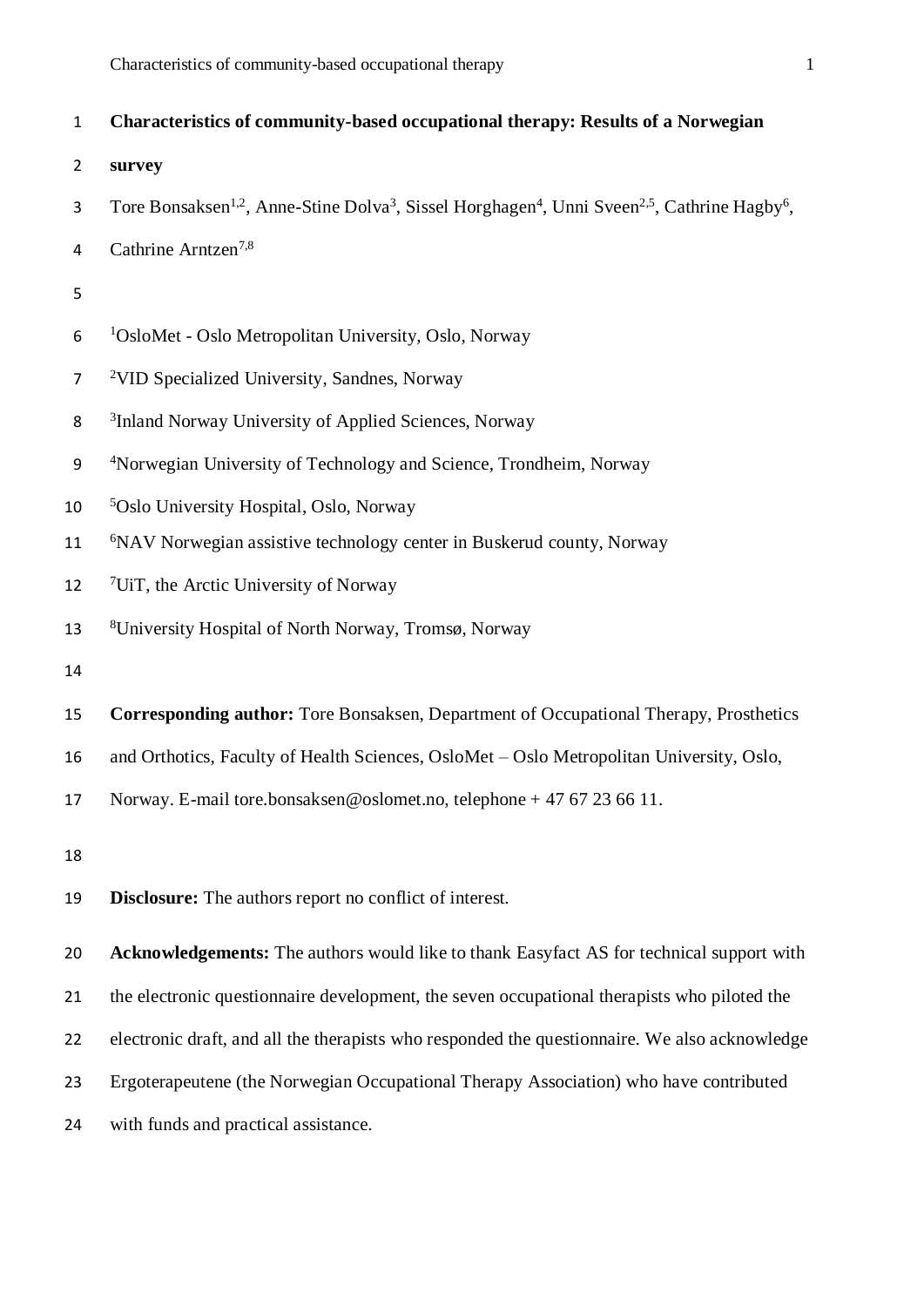### **Characteristics of community-based occupational therapy: Results of a Norwegian**

**survey**

#### **Abstract**

 *Background:* Ongoing changes in healthcare delivery systems in Norway increasingly require community-based services, and the changes will likely affect the working conditions and opportunities for occupational therapists. *Aim:* To characterize occupational therapy in community-based practice in Norway.

*Material and methods:* A cross-sectional, descriptive survey design was applied using a

questionnaire related to personal and organizational characteristics. Participants (*n*=561) were

recruited among community-working occupational therapists in Norway registered as

members of Ergoterapeutene. Data were analyzed with descriptive statistics.

*Results:* The majority of the participants was female and had an average of 16.5 years of

professional experience. They reported to spend about half of their working hours on direct

work with clients. For many, work with assistive technology was a main task, accounting for

approximately half their working hours. Only a small proportion worked in municipalities that

had merged with others, but for a larger proportion (27%) a merger had been decided and was

in preparation.

*Conclusion:* This study established some basic information regarding Norwegian community-

based occupational therapy and the municipalities where occupational therapists work.

*Significance:* With this study serving as a baseline, we may be able to track how changes will

affect community-based occupational therapy practice in the near future.

*Keywords*: assistive technology, local healthcare, municipalities, primary care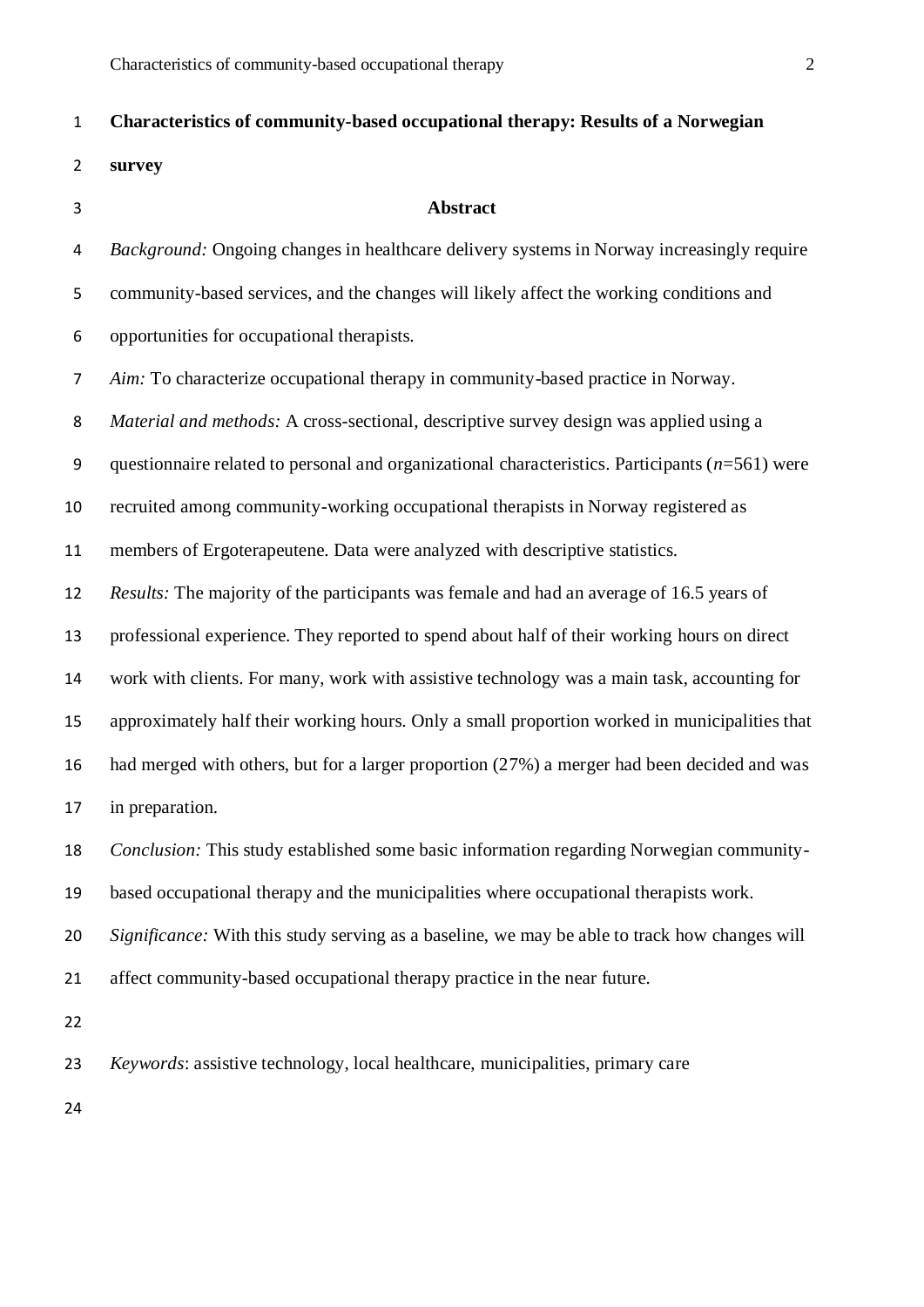#### **Introduction**

 In Norway, occupational therapy will become a mandatory healthcare service in the municipalities from 2020 [1]. A white paper discussing the future in healthcare in the country suggested that the Government should triple the amount of occupational therapists working in the municipalities, and that the implementation of technology in healthcare services is under- utilized and should continue to grow [2]. While the actual changes may not be as radical as proposed, the ongoing changes are expected to have implications for the working conditions and opportunities of occupational therapists [3, 4, 5]. The present study intends to serve as a baseline for a future follow-up study planned in 2022. The focus of this article, which is based on data from 2017, is to report on the characteristics of occupational therapists, aspects of their practice, and their employing municipalities.

 Currently, Norway has a population of 5.2 million people. The public healthcare sector has two levels, a regional specialised hospital service and the community healthcare of services taking place in the country's 422 municipalities. The municipalities vary extensively in both population size and geographical extent. The amendment in Norwegian legislation occurs in the context of demographic and societal changes, most importantly an aging population and the current restructuring of the entire public sector [6]. In view of these changes, the municipalities have been given new tasks and responsibilities and have expanded the scope of responsibility for public healthcare. At the same time, many of the current municipalities will be merged into larger units, such that the number will be reduced to 356 by 2020 [7]. The overall changes are expected to have consequences for healthcare providers working in the municipalities, including occupational therapists.

 In 2015, approximately 2600 occupational therapists worked in community-based health services in Norway [8], representing more than half of all occupational therapists in the country. Still, approximately one in four of the municipalities lacks occupational therapists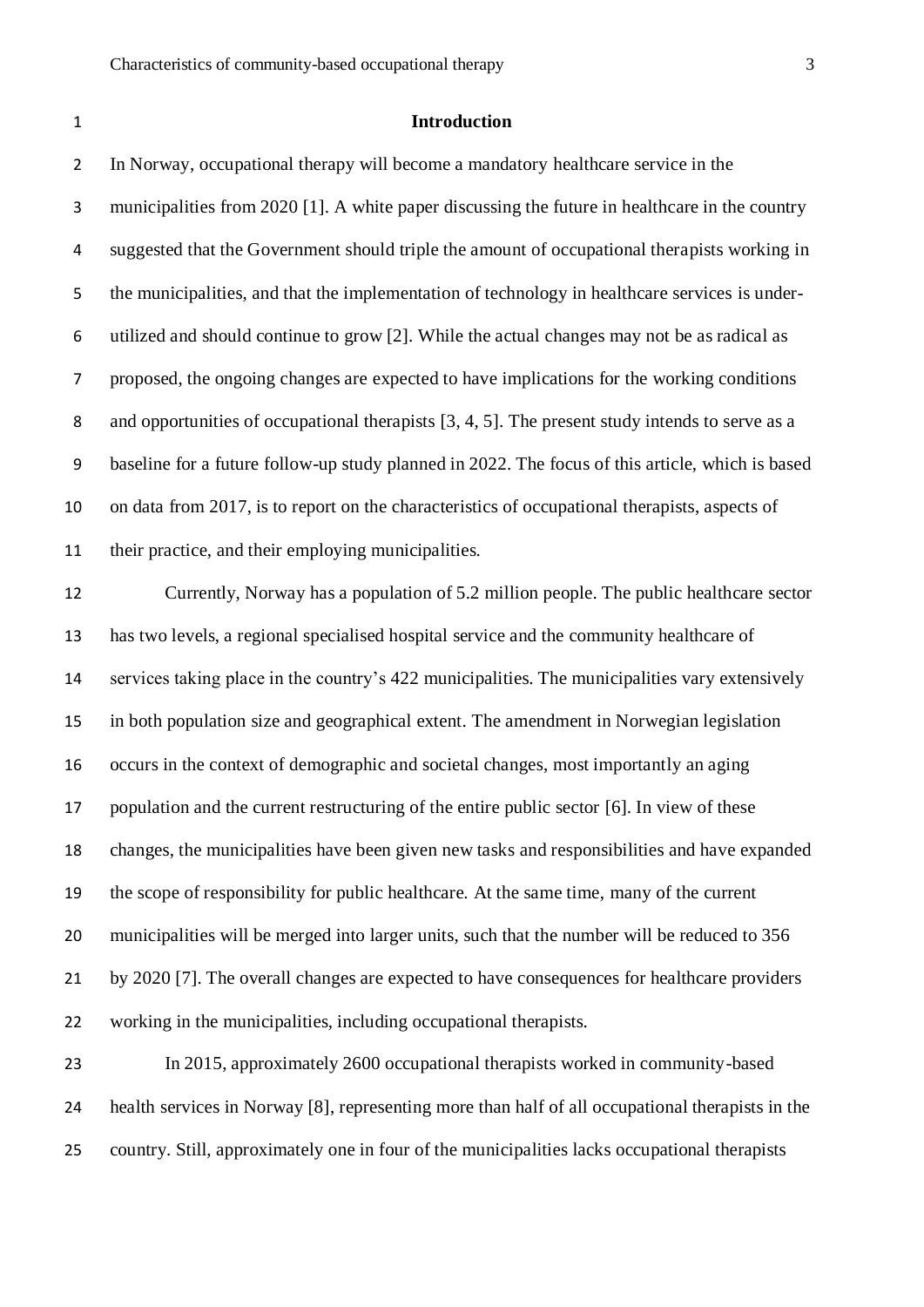[2]. These are mainly small municipalities in rural districts. The change in legislation from 2 2020, by which time occupational therapy will become a mandatory service required by law, will thus pave the way for occupational therapy in community-based health services. In Norway, occupational therapy is described as a solution-oriented practice promoting increased participation in daily life through person-centered and community- oriented approaches [9]. Occupational therapists in community-based services have been described as linked to four ideal types; 'the all-rounder', 'the provider of assistive device', the fire extinguisher', and 'the innovator' [3], indicating a variety of work-tasks. In 2012, a reablement project started in Norway [10], and in 2016 it was implemented in about 146 Norwegian municipalities [11]. Reablement is an intervention targeting home-dwelling older adults who experience a decline in health and function. The intervention is multi-professional, home-based and time-limited, focusing on maintaining functional independence for 'aging in place' [12]. In maintaining clients' independent living, a systematic review showed the efficacy of occupational therapists' advising on assistive technology [13]. Assistive technology was also identified as one of the top research priorities among Norwegian occupational therapists [14]. This research topic was emphasized related to clients with cognitive problems or related to reablement interventions, accordingly indicating a need for more knowledge and competence development.

 How occupational therapists adapt to a forthcoming change of occupational therapy being a mandatory service in Norwegian municipalities however, would depend on their personal resources for managing within a changing healthcare context and on how they perceive their current employment. To evaluate possible implications of this change descriptive knowledge of today's status is needed. Therefore, the aim of this study was to characterize Norwegian occupational therapy in community-based practice; including aspects of the occupational therapists' practice and the municipalities where they work.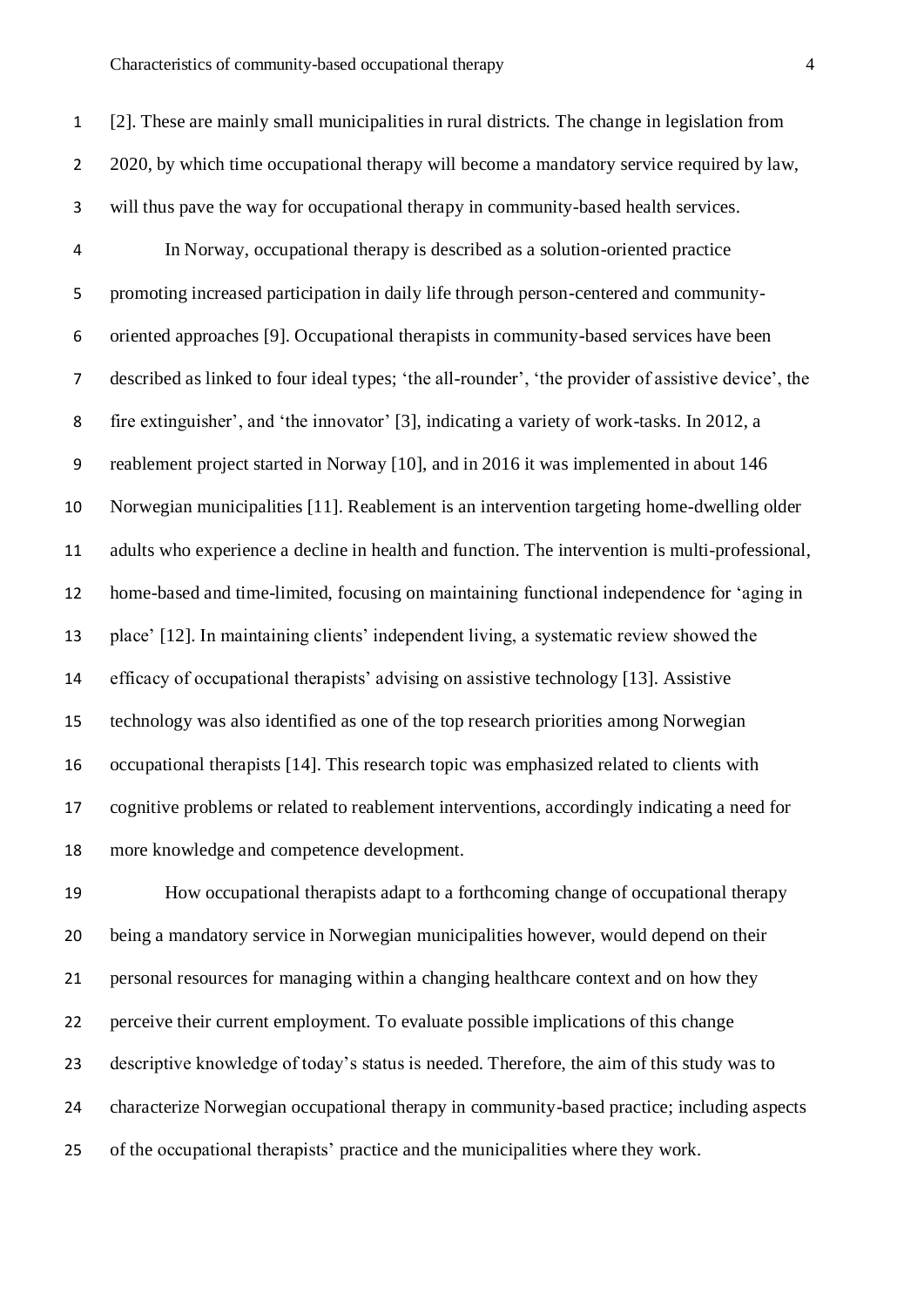| 1              |                                                                                               |
|----------------|-----------------------------------------------------------------------------------------------|
| $\overline{2}$ | <b>Methods</b>                                                                                |
| 3              | <b>Design</b>                                                                                 |
| 4              | This study has a cross-sectional, descriptive design based on survey methodology.             |
| 5              | <b>Survey and procedure</b>                                                                   |
| 6              | Based on the ongoing changes in Norwegian healthcare, with more emphasis on community-        |
| 7              | based services, a questionnaire was developed to explore a range of aspects related to the    |
| 8              | practice and context of community-working occupational therapists. The survey tool is         |
| 9              | available from the authors upon reasonable request. The themes covered sociodemographic       |
| 10             | information, educational level, work experience, municipalities and organization of           |
| 11             | occupational therapy, practice and interprofessional collaboration. A draft questionnaire was |
| 12             | set in "Easyfact", an electronic survey program. Seven randomly chosen occupational           |
| 13             | therapists working in rural or urban community practices agreed to pilot test the electronic  |
|                |                                                                                               |

draft version of the questionnaire. Based on their experiences of text, questions, options and

relevance, the questionnaire was revised and the final electronic "Easyfact" version was set.

On behalf of the project group, an e-mail with the survey and an invitation to participate was

sent through Ergoterapeutene (the Norwegian Occupational Therapy Association). Two

reminders were given, after one and two weeks, respectively. The survey was closed after

three weeks, and all data were transferred to the project group.

#### **Participants**

 Eligible participants were occupational therapists who were members of Ergoterapeutene (The Norwegian Occupational Therapy Association) and worked in community-based practice in Norway. The membership list of Ergoterapeutene was used to identify relevant informants. The survey took place in 2017. Out of 1833 occupational therapists identified from the member list to be eligible for participation, the survey was sent to 1767 occupational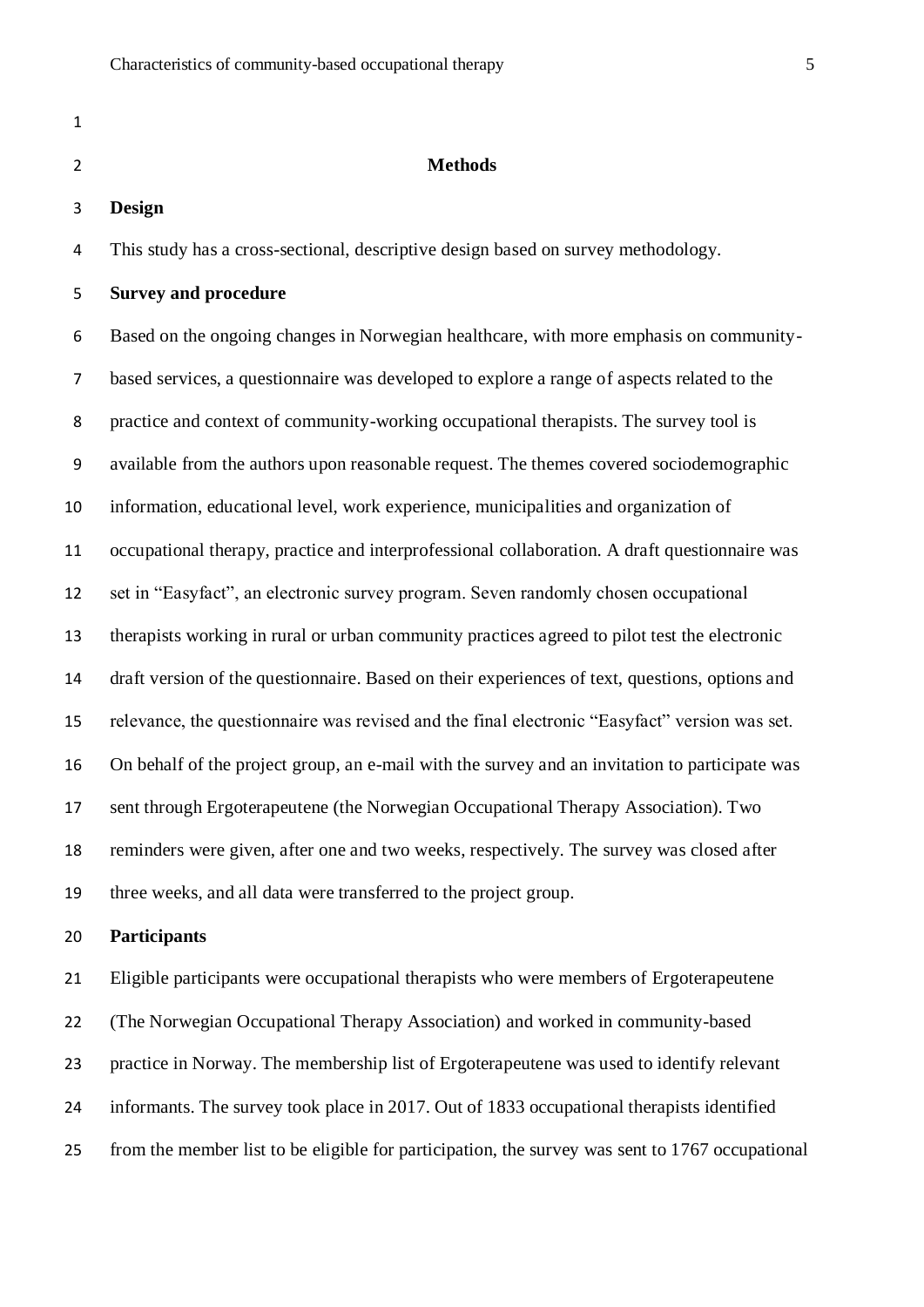| study. The age and gender distribution in the sample ( $M = 42.2$ years, $SD = 11.5$ years, age<br>range 22-66 years, 92.9 % women) was similar to that of the identified population ( $M = 41.2$<br>years, $SD = 11.7$ years, age range 22-68 years, 92.0 % women). Thus, in these respects we |
|-------------------------------------------------------------------------------------------------------------------------------------------------------------------------------------------------------------------------------------------------------------------------------------------------|
|                                                                                                                                                                                                                                                                                                 |
|                                                                                                                                                                                                                                                                                                 |
|                                                                                                                                                                                                                                                                                                 |
| considered the population to be well represented by the sample that took part in the survey.                                                                                                                                                                                                    |
|                                                                                                                                                                                                                                                                                                 |
| The data were analyzed descriptively, using frequencies and percentages for categorical                                                                                                                                                                                                         |
| variables and means and standard deviations for continuous variables. Differences between                                                                                                                                                                                                       |
|                                                                                                                                                                                                                                                                                                 |
| appropriate) for categorical variables and with independent t-tests for continuous variables.                                                                                                                                                                                                   |
| Effect sizes were calculated as Cohen's d, where $d > 0.50$ was considered a medium size and                                                                                                                                                                                                    |
|                                                                                                                                                                                                                                                                                                 |
|                                                                                                                                                                                                                                                                                                 |
| Approval for the study was obtained from the Norwegian Data Protection Official for                                                                                                                                                                                                             |
| Research, Norwegian Centre for Research Data (project number 52827). Participants were                                                                                                                                                                                                          |
|                                                                                                                                                                                                                                                                                                 |
|                                                                                                                                                                                                                                                                                                 |
|                                                                                                                                                                                                                                                                                                 |
|                                                                                                                                                                                                                                                                                                 |
|                                                                                                                                                                                                                                                                                                 |
| The characteristics of the study sample are shown in Table 1. The mean age of the sample                                                                                                                                                                                                        |
| participants was 42.2 years ( $SD = 11.5$ years), and 521 (92.9 %) of the participants were                                                                                                                                                                                                     |
| men and women in the sample were analyzed with $\chi^2$ -tests (or Fisher's Exact test, if                                                                                                                                                                                                      |

female. The mean duration of experience working as an occupational therapist was 16.5 years

24 (*SD* = 9.9 years), with women having significantly more years of experience than men ( $M =$ 

16.8 years [*SD* = 10.0 years] vs. *M* = 11.9 years [*SD* = 7.1 years], *p* < 0.001, *d* = 0.57). No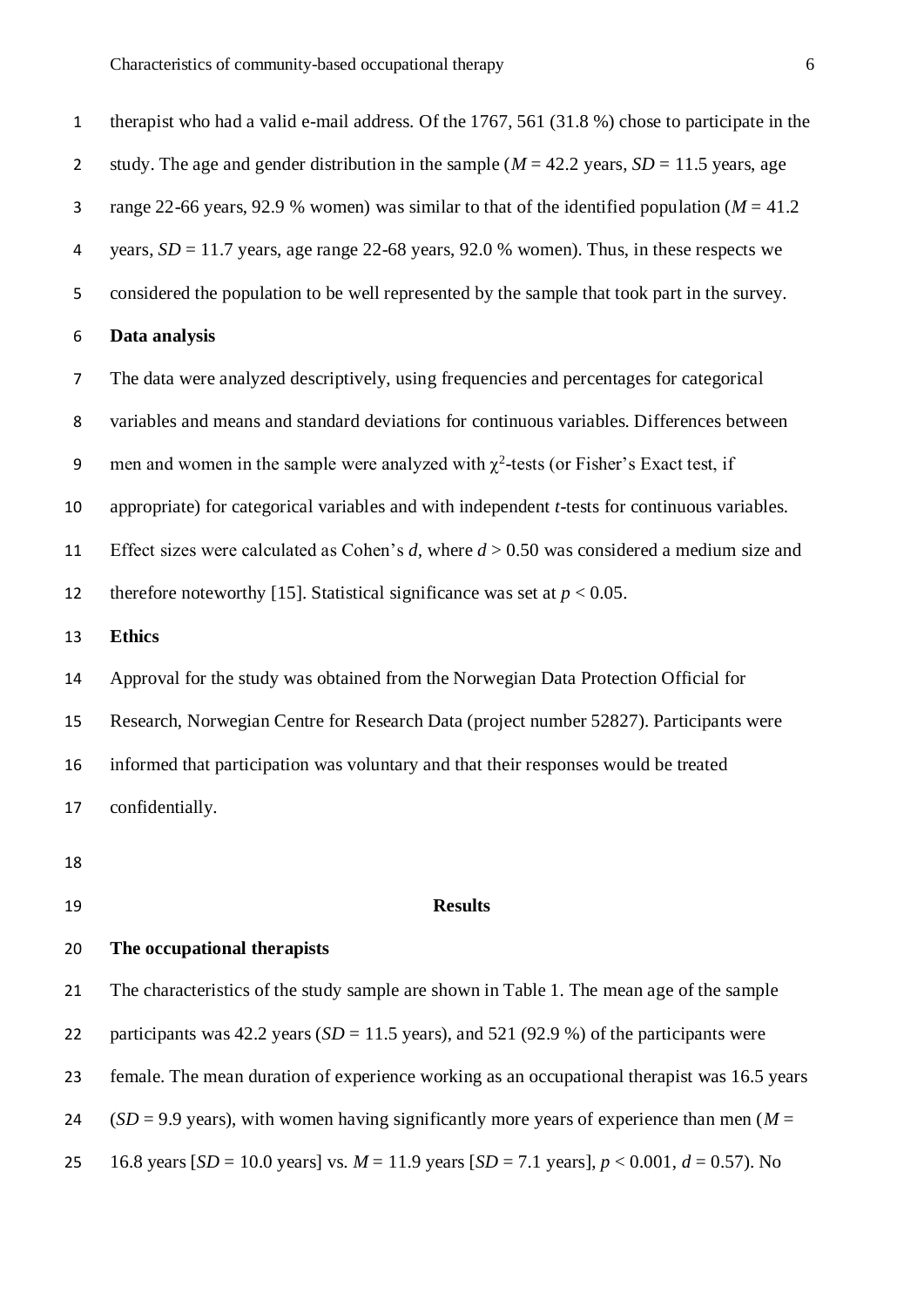other gender differences were statistically significant. Of the participants, 94.5% reported that 2 their highest educational level completed was a bachelor's degree, and 5.5% had a master's degree. Slightly more than half, 53.3%, reported having additional education, whereas 3.6% reported having received certification as clinical specialists. 

#### [TABLE 1 ABOUT HERE]

**The occupational therapists' practice**

 Details of the participants' practice and working conditions are shown in Table 2. In the sample, 20.9% had changed their positions during the preceding year. Three of four participants worked full-time. More than 80% reported having clients referred to them by colleagues in the same municipality and by a client's family members, and more than 70% had clients referred by other healthcare facilities – and by the clients themselves. The participants reported to spend about half (48%) of their time on client-directed work. Of the sample, 88% reported being in positions where they worked with assistive technology to some degree, and among these 88%, about half (51%) of their time was spent on work related to assistive technology. We note, however, that the response categories were not mutually exclusive. For example, parts of the time spent working with assistive technology could also be time that was dedicated to client-directed work.

 More than 70% had participated in a course or other professional development activity 21 paid for by the employer during the preceding year. More than 40% took part in projects or development work as part of their positions, whereas one of four served as a union representative. A minority of approximately 6% had administrative responsibilities for employees and economy. The participants' line managers were predominantly from the physiotherapy (35.7%), nursing (26.2%) and occupational therapy (22.8%) professions.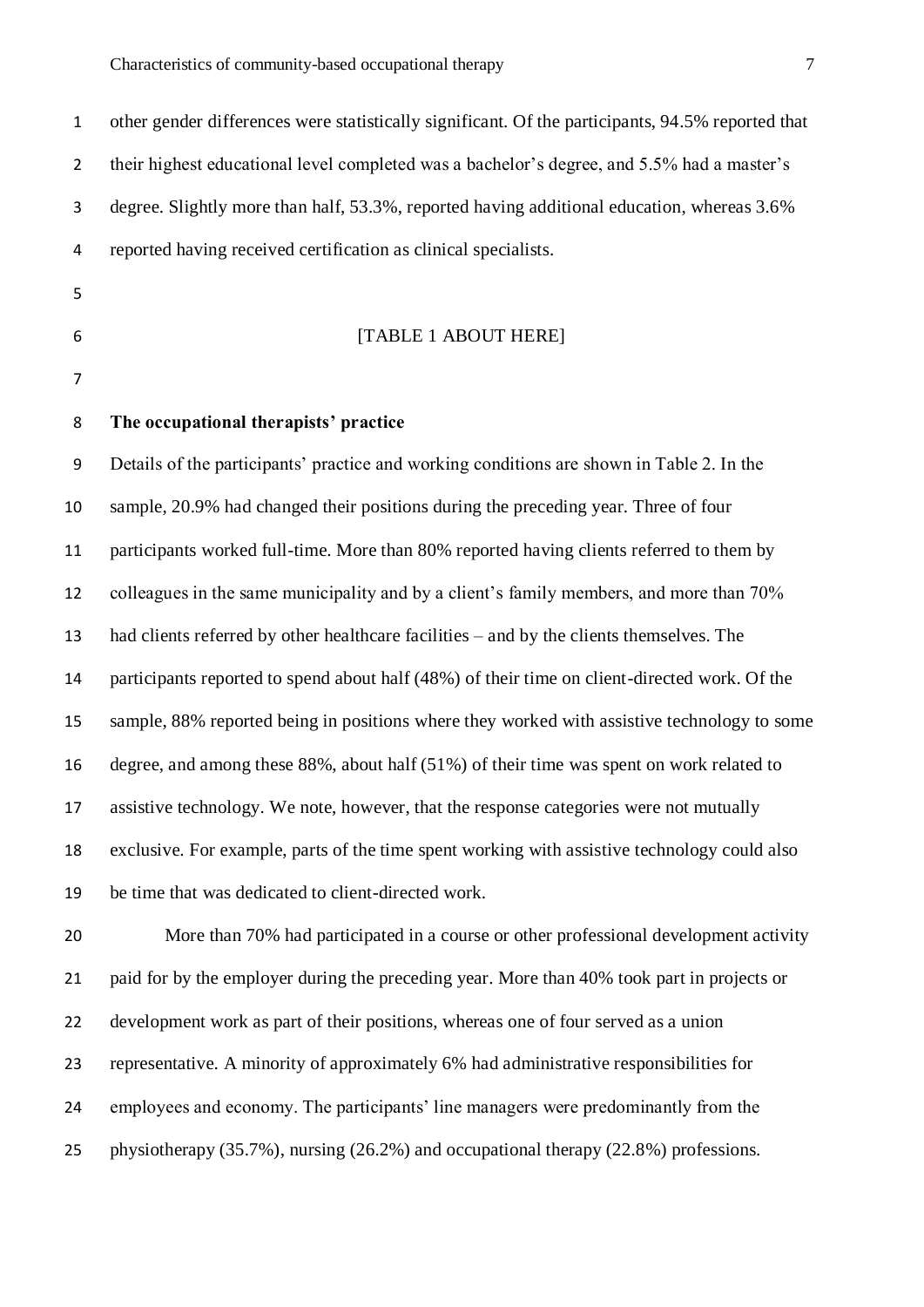| $\mathbf{1}$   |                                                                                                |
|----------------|------------------------------------------------------------------------------------------------|
| $\overline{2}$ | [TABLE 2 ABOUT HERE]                                                                           |
| 3              |                                                                                                |
| 4              | The municipalities                                                                             |
| 5              | The characteristics of the municipalities where the participants worked are displayed in Table |
| 6              | 3. Most of the occupational therapists ( $n=442$ , 78.8%) worked in municipalities with up to  |
| $\overline{7}$ | 99.999 inhabitants. A small proportion ( $n = 19, 3.4\%$ ) worked in a municipality that had   |
| 8              | already merged with another, whereas a larger proportion ( $n = 148, 26.4\%$ ) worked in a     |
| 9              | municipality where such a merger had been politically decided. Of the participants, 96         |
| 10             | (17.1%) reported that occupational therapist positions had been created in the municipality    |
| 11             | after 2012, which was the year of the implementation of the Coordination Act [6] and the time  |
| 12             | when reablement was initiated in Norway. The larger proportion of the sample ( $n = 409$ ,     |
| 13             | 72.9%) had positions that were not based at an institution, whereas the proportions working as |
| 14             | part of an occupational therapy service, a multiprofessional service, or a service that        |
| 15             | combined the previous were more evenly distributed. The larger proportion of the sample $(n =$ |
| 16             | 376, 67.0%) reported that their jobs were located together with those of other occupational    |
| 17             | therapists.                                                                                    |
| 18             |                                                                                                |
| 19             | [TABLE 3 ABOUT HERE]                                                                           |
| 20             |                                                                                                |
| 21             | <b>Discussion</b>                                                                              |
| 22             | This study was instigated by the ongoing changes in the Norwegian public sector and in the     |
| 23             | healthcare services within which a majority of Norwegian occupational therapists work. In      |
| 24             | view of this development, including the changes in legislation implying that occupational      |
| 25             | therapy will become a required part of community-based services beginning in 2020, we          |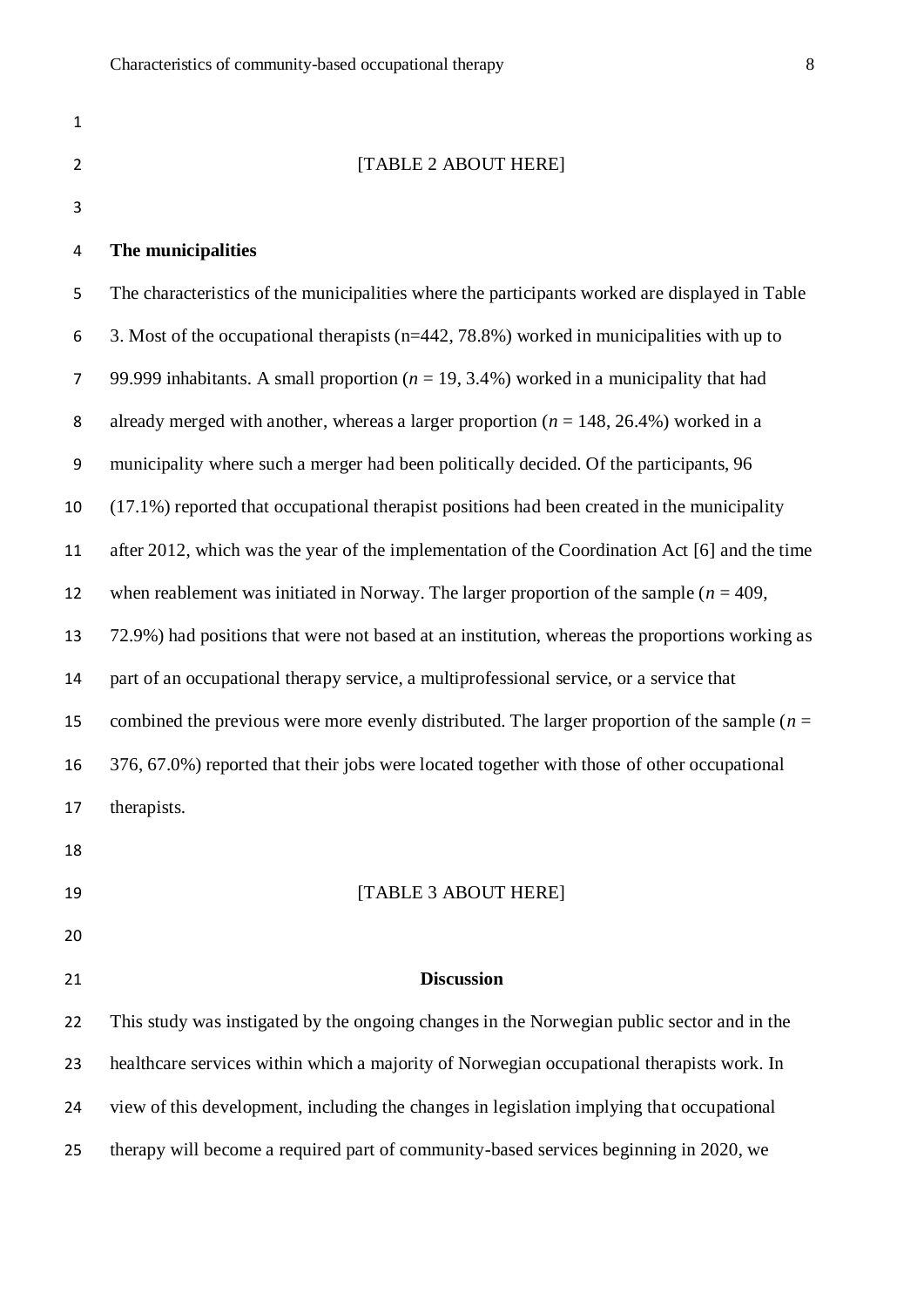inquired about what presently characterize Norwegian occupational therapy in community- based practice; including the occupational therapists, their practice, and the municipalities where they work.

 First, our preparations for the study showed that community-based services are a cornerstone of occupational therapy in Norway. The number of occupational therapists working in municipalities is large and represents more than half of the total number of occupational therapists in the country – and their number is expected to grow in coming years [4, 5]. This is in contrast to studies from several other countries, where the accessibility and distribution of occupational therapy in community-based services have been questioned [16]. In Norway, the expected growth is partly due to the upcoming legislative changes [1], but is assumed to also be related to the public recognition of occupational therapy as a part of reablement, which is increasingly employed in community healthcare services for elderly persons [17].

 With a view to the personal characteristics of the community-working sample, their mean age (42 years), gender proportion (93%), mean duration of professional experience (17 years), and proportion having further education (53%) largely mirror the results of a previous study targeting the membership population of Ergoterapeutene [18, 19]. The gender proportion was similar to the proportion found in another, more recent study of Norwegian community-working occupational therapists [5]. In an Australian survey, the majority of the participating community-based occupational therapists were similarly described as mature in age and widely experienced [20]. The sample in the previous Norwegian study represented 34% of the total members of Ergoterapeutene [18, 19] compared to 32% of the community- working population responding in the current study. This may indicate that these characteristics are similar for the community-working segment of the occupational therapist population in Norway and the general Norwegian population of occupational therapists.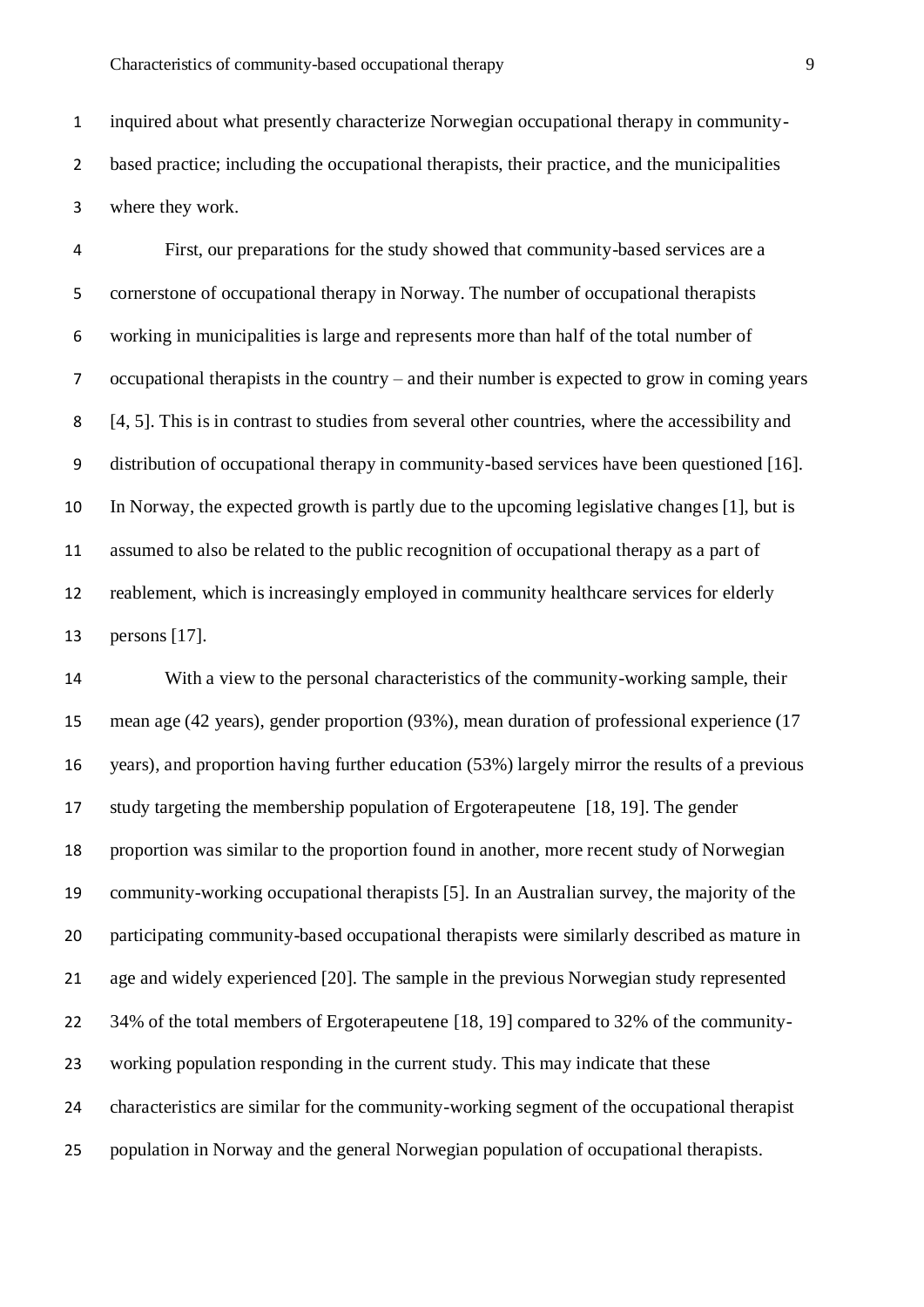Judging from a recent study of occupational therapy students enrolled in a Norwegian 2 university [21] that found a female proportion of 79%, the dominance of females in the profession is expected to continue in the years to come, although to a lesser extent than suggested by this study.

 The current study found that 95% of the participants reported a bachelor's degree as their highest level of education, and less than 4% had received accreditation as clinical specialists in their field of practice. In light of the large proportion (53%) having additional education, it appears that community-working occupational therapists in Norway do seek further education after having completed the three years of required basic training. However, only a minority have aimed for advanced degree courses or established themselves as clinical specialists in a given field of practice.

 The proportion of clinical specialists in the current sample was lower than the proportion reported (8.7%) in a previous study of the general population of Norwegian occupational therapists [18]. A recent study [22], found that Norwegian community-based occupational therapy served clients of all age-group and with a variety of impairments and activity limitations, and in small, rural municipalities a generalist competence was thus required. Moreover, in cities and larger municipalities with more occupational therapists they became more specialized.

 The sample of this study reported to spend about half of their working time on direct client work, and 88% of the sample reported to work with assistive technology as part of their work. Donnelly and co-workers' findings from a Canadian survey [23], in which the participants' most frequent activity was found to involve equipment prescription (75%), support the high proportion engaged in these tasks. Among those who worked with assistive technology devices, about half of their time at work was dedicated to it (Table 2). The time proportions dedicated to tasks related to assistive technology are in line with the study of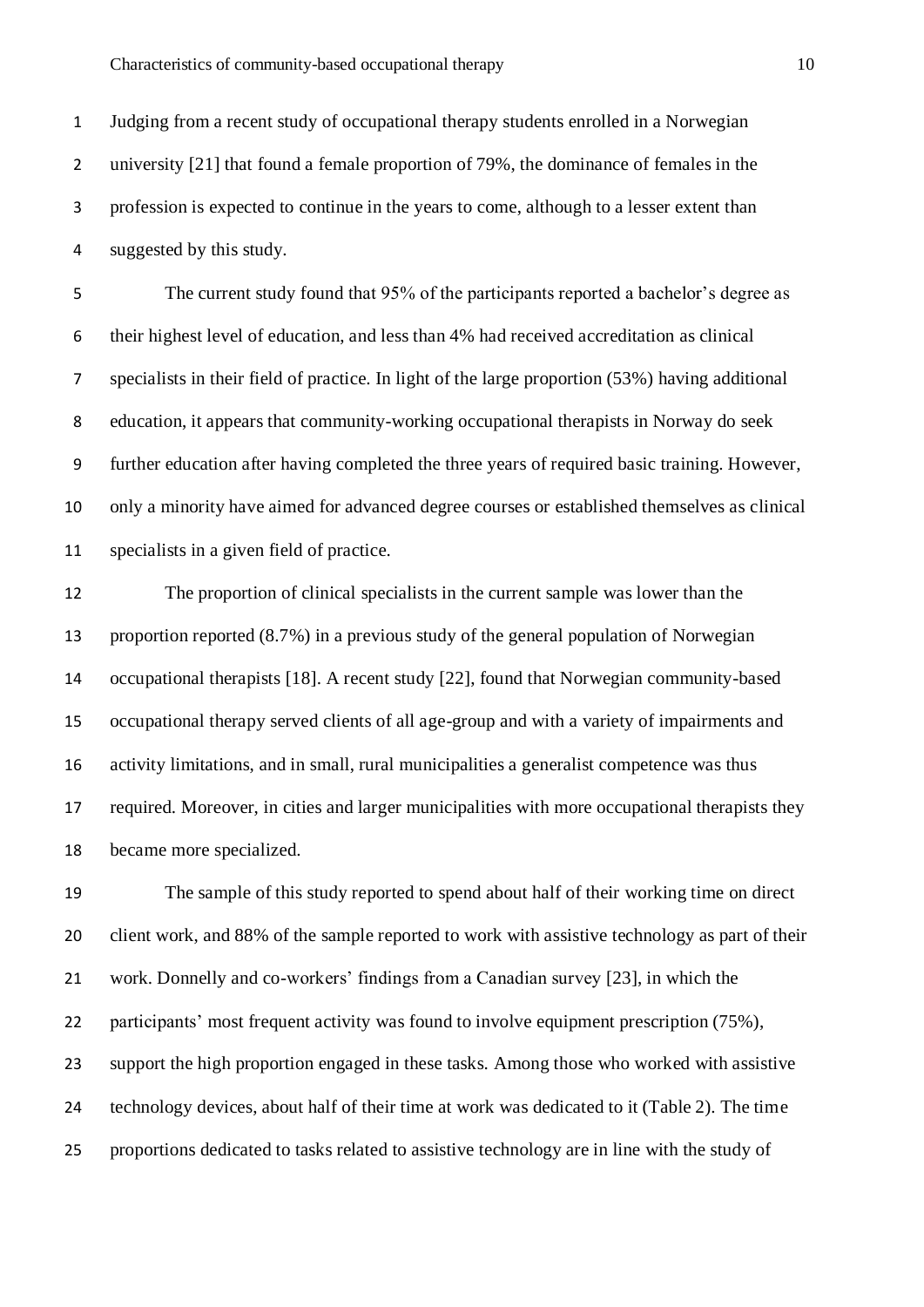Gramstad and Nilsen [14] showing that community-working occupational therapists also prioritize research in this area. Their study identified assistive technology as one of the top research priorities in this group of occupational therapists. More specifically, they emphasized research on assistive technology related to clients with cognitive problems or related to reablement interventions. In light of the focus on the reablement of community-living elderly [17], the expected increase in dementia [24], and current suggestions and priorities for the public healthcare sector in Norway [2, 25], the focus on assistive technology as a prioritized area for both practice and research seems warranted. Indeed, Gramstad, Storli and Hamran [26] interpreted the service users' description of the assistive technology delivery process as an 'enigmatic journey', clearly emphasizing the need to spend time during the delivery and/or installment process helping users try out and incorporate devices into their daily lives. This may also suggest that there is at least a partial overlap between working directly with clients and working with assistive technology. However, the sample results (Table 2) may provide reasons for individual therapists to consider whether they spend their time in the most effective way. With regard to other work tasks, taking part in courses or other professional development activity were reported, and more than 40% were involved in projects or development work. A recent qualitative study however, revealed that project-oriented work often was considered an extra burden, adding to the occupational therapists' workload [3]. Community-based occupational therapists have described that a large amount of time spent on administration tasks can be perceived as a barrier to direct work with clients [27].

 The changes in the organization of the public sector in Norway are currently affecting 22 community-based occupational therapy. At the time of the data collection, only a small proportion worked in municipalities that had merged with others, but for a larger proportion (27%), such a merger had been decided and was in preparation (Table 3). This suggests that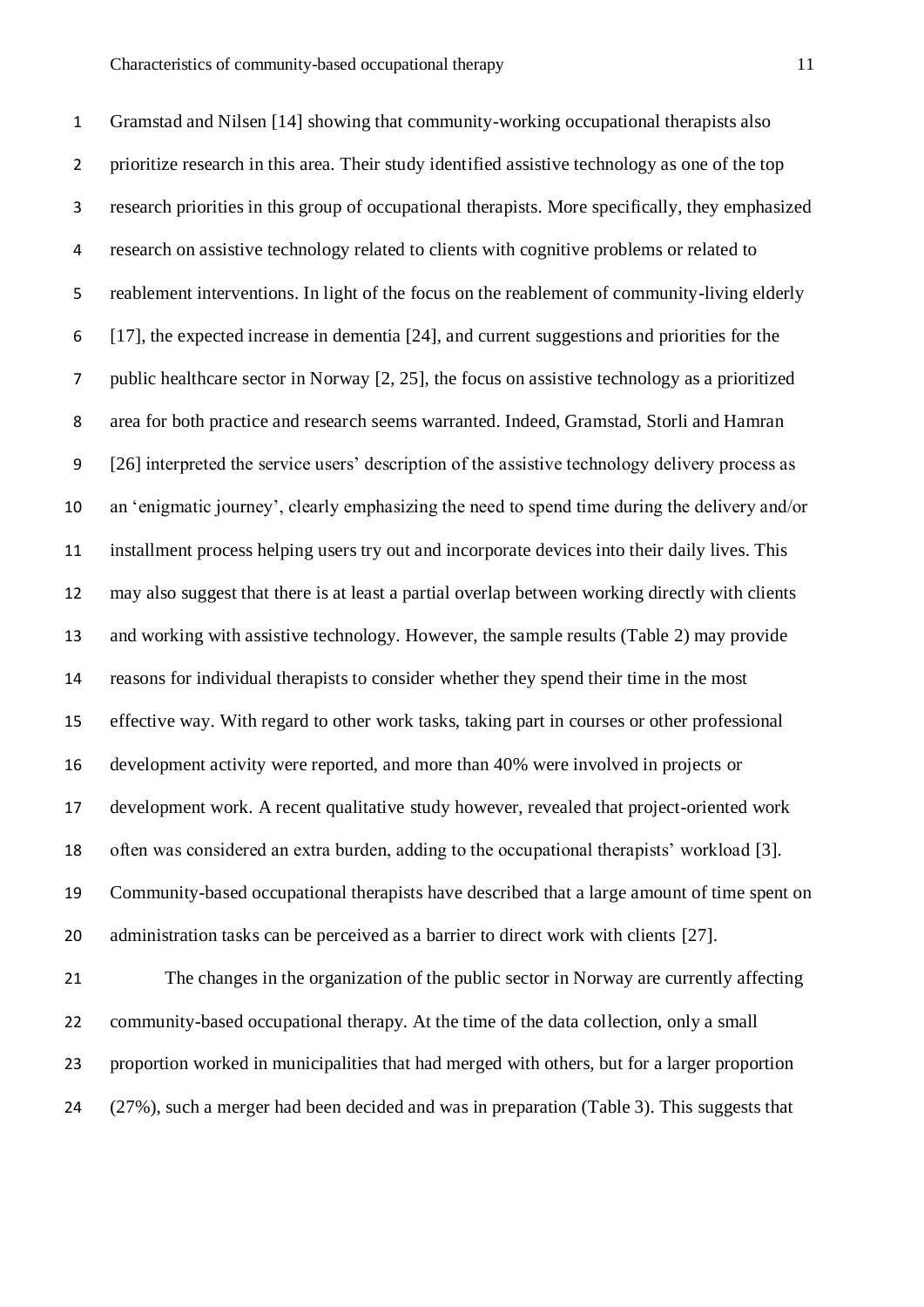community-working occupational therapists should prepare for organizational changes that will likely affect their tasks and their working conditions in the years ahead.

- The larger part of the sample reported working in combined occupational therapy/interprofessional settings, and most had positions where they were physically located together with other occupational therapists (Table 3). At the same time, only 23% had a line manager with an occupational therapy background, and more than 60% had a line manager who was either a nurse or a physiotherapist (Table 2). Negotiating the influence by a line manager from a different and at times more powerful profession may potentially detract from one's ability to define the occupational therapist role according to the profession's own standards and values [28]. Previous research [29, 30] have suggested that, feelings of being under-utilized or experiencing conflicting views of what the occupational therapist role should entail, may be challenging. For example, studies have been concerned with occupational therapists' desires to engage in health-promotion activities and programs [27, 31]. However, this desire has apparently been transformed into actual practice to a limited degree, owing to personal constraints (a perceived lack of knowledge) as well as to system- level constraints. Such system-level constraints may well be related to influence and leadership from within and outside the profession. The ability to establish a unique discourse, using a shared terminology with fellow occupational therapists, can foster the development of communities of practice to the benefit of occupational therapists' professional identity [32].
- **Study limitations**

 The study is limited by the cross-sectional descriptive research design. As a result of the design, we cannot infer causal associations but merely describe the sample of occupational therapists and their reports of aspects of their work and the workplace as well as organizational factors affecting them. The questionnaire was developed for this study, and several of the questions utilized have not been used in research previously. A pilot study was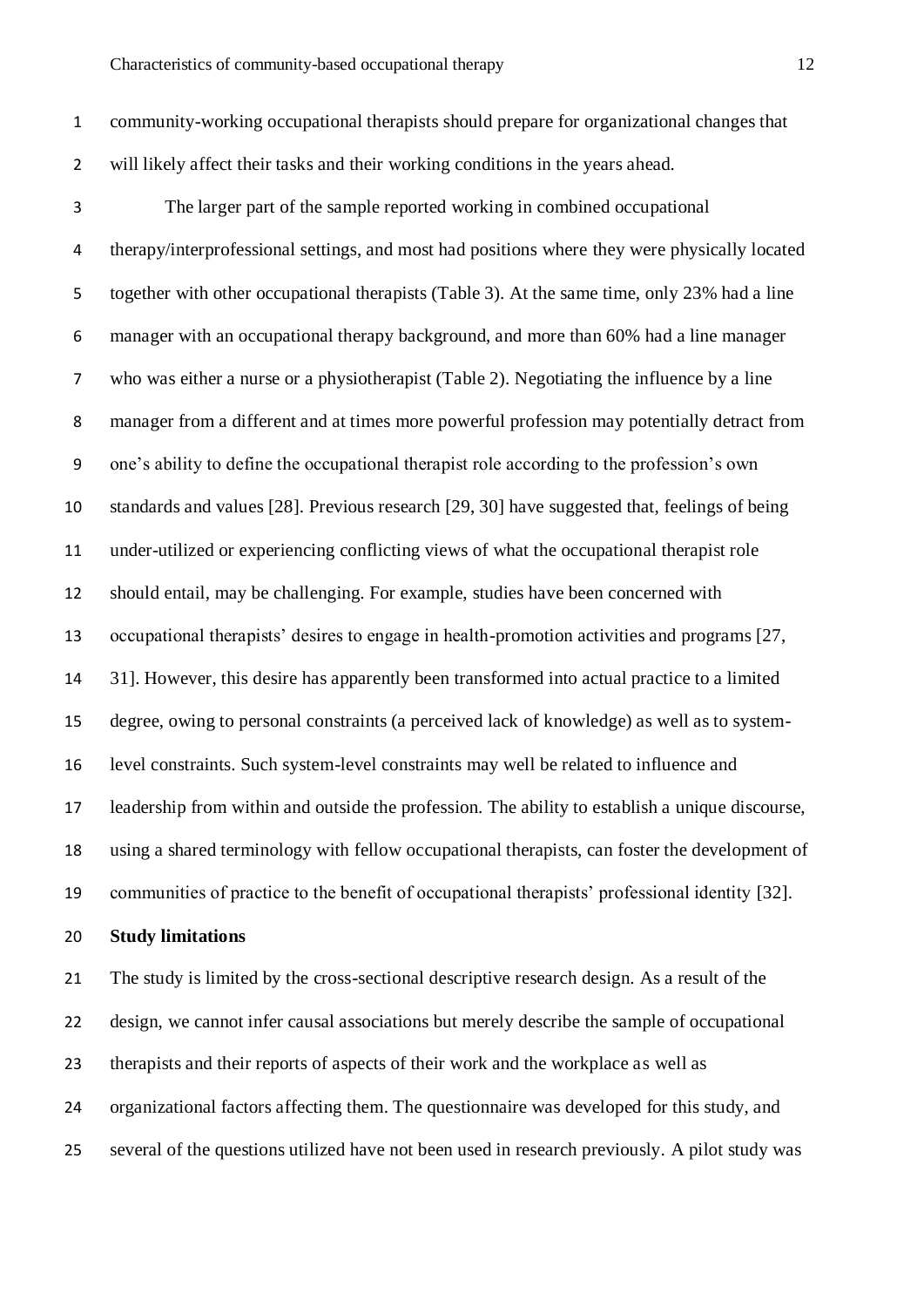conducted, and the participants' suggestions were assessed and largely incorporated into the survey before the main study was conducted.

 However, we acknowledge some important limitations. Some of the questions were not optimal, allowing for individual interpretation among the participants. Some of the responses to the survey questions were also difficult to interpret in the analysis stage. The use of response categories that were not always mutually exclusive makes it difficult to interpret the extent to which responses were meant directly as stated, or as overlapping with other responses. For example, we do not know the time proportion spent on 'client-directed work' that was also spent 'working with assistive technology'. The same response categories also illustrate differences with regards to item specificity. While working with assistive technology is quite specific, it is difficult to speculate about the content of 'client-directed work'. Thus, perhaps excepting the specific information about work with assistive technology, there is much yet to be discovered about the content of the occupational therapists' practice. More research is needed to gain knowledge about what and how they assess their clients' needs, how they intervene, and against which standards or measures they evaluate their practice. The sample size is considered appropriate for a quantitative study, but the response rate of 32% is a limitation. It is, however, comparable to the response rate obtained in a previous member survey [18, 19] and is generally considered the approximate response rate

 that can be hoped for in large population surveys [33]. Research has also shown that response rates at this level do not necessarily reduce the validity of the data [34]. A limitation of the study is that data relating to occupational therapy tasks in community-based practice was limited to the provision of assistive technology. The roles and tasks of community-working occupational therapists, however, are planned to be explored further in qualitative studies.

**Conclusion**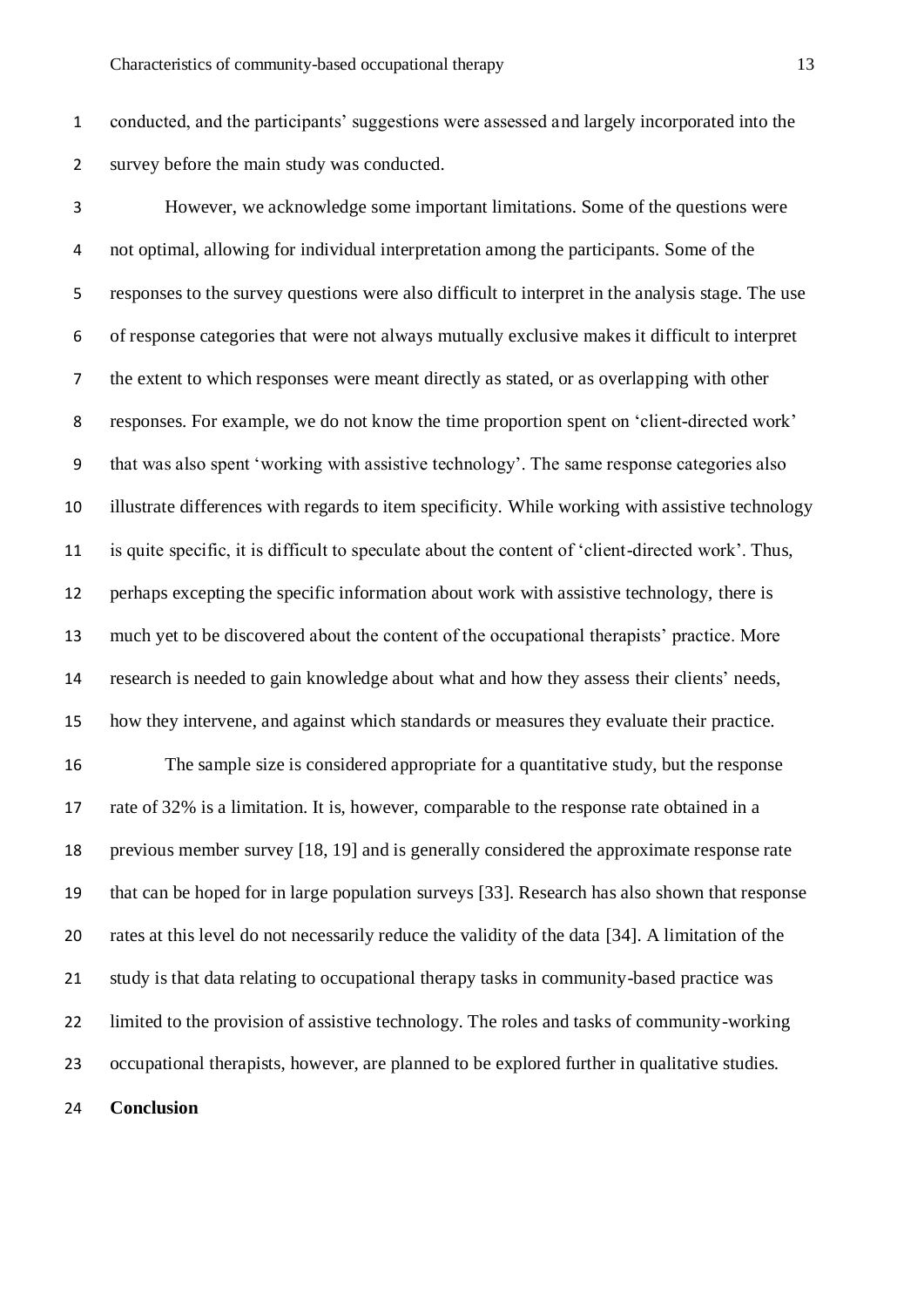In 2017, Norwegian occupational therapists were predominantly female and had, on average, many years of experience in occupational therapy practice. Their proportion of time spent on direct client work was about 50%. Almost 90% worked with assistive technology to some degree. The organization of community-based occupational therapy may see changes in the years to come owing to the restructuring of the entire public health sector in Norway, a merging of municipalities into larger units, and occupational therapy to become a mandatory community service from 2020. In 2017, only a small proportion of occupational therapists worked in municipalities that had merged with others. With this study serving as a baseline, we may be able to track how such changes will affect community-based occupational therapy practice in the not too distant future.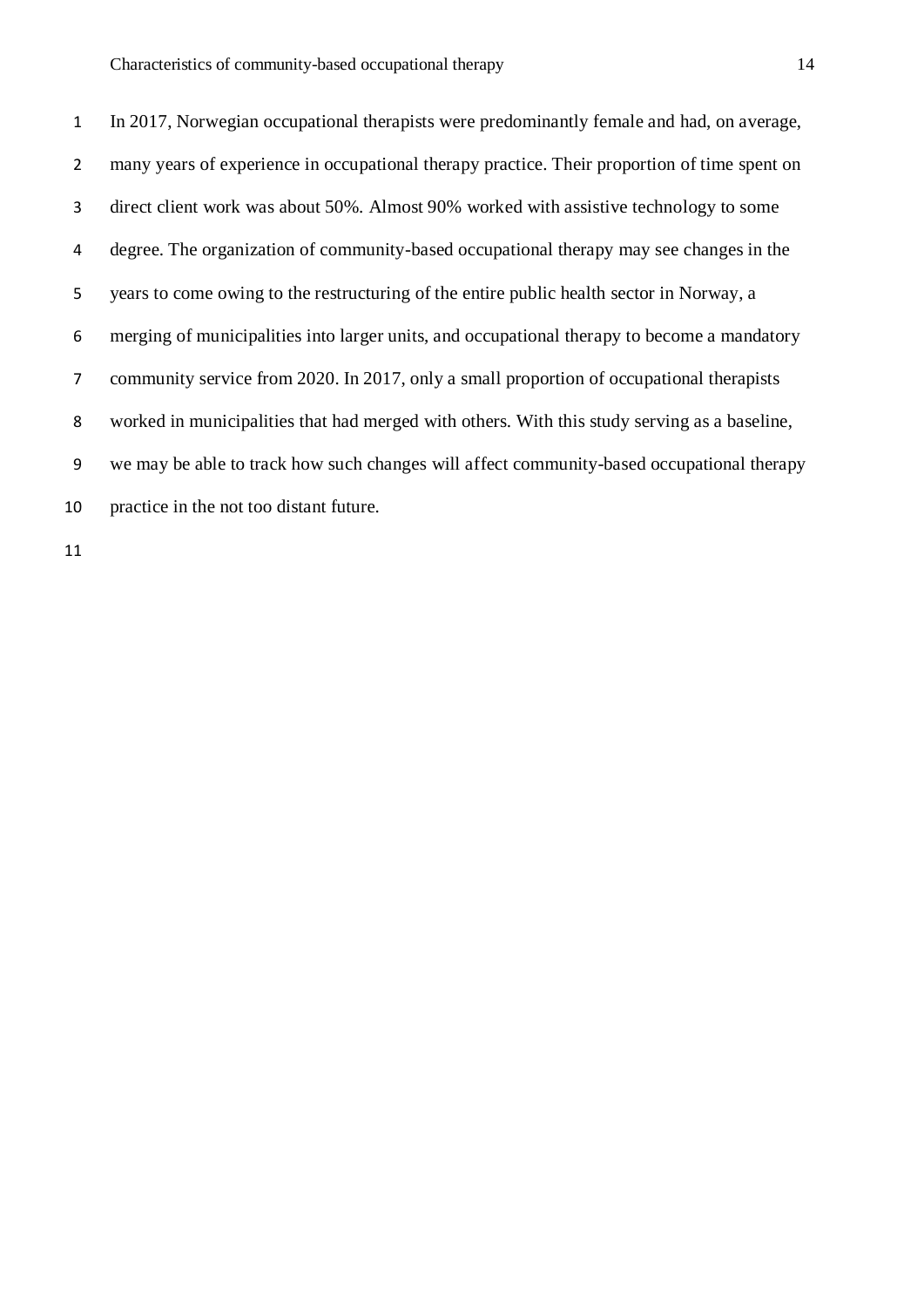| $\mathbf{1}$ |    | <b>References</b>                                                                      |
|--------------|----|----------------------------------------------------------------------------------------|
| 2            | 1. | The Parliament's Committee for Health. Innst. 40S (2015-2016): Innstilling til         |
| 3            |    | Stortinger fra helse og omsorgskomiteen om fremtidens primærhelsetjeneste - nærhet     |
| 4            |    | og helhet. https://www.stortinget.no/globalassets/pdf/innstillinger/stortinget/2015-   |
| 5            |    | 2016/inns-201516-040.pdf. Accessed December 2. 2018.                                   |
| 6            | 2. | Hagen K. Innovasjon i omsorg: Utredning fra utvalg oppnevnt ved kongelig resolusjon    |
| 7            |    | av 26. juni 2009 [Care innovation: Exploration from the commitee appointed by Royal    |
| 8            |    | Decree of 26June 2009]. Oslo: The Government; 2011.                                    |
| 9            | 3. | Arntzen C, Sveen U, Hagby C, et al. Community-based occupational therapy in            |
| 10           |    | Norway: Content, dilemmas and priorities. Scand J Occup Ther. (early online).          |
| 11           | 4. | Stigen L, Bjørk E, Lund A. The conflicted practice: Municipal occupational therapists' |
| 12           |    | experiences with assessment of clients with cognitive impairments. Scand J Occup       |
| 13           |    | Ther. (early online).                                                                  |
| 14           | 5. | Stigen L, Bjørk E, Lund A, et al. Assessment of clients with cognitive impairments: A  |
| 15           |    | survey of Norwegian occupational therapists in municipal practice. Scand J Occup       |
| 16           |    | Ther. 2018;25:88-98.                                                                   |
| 17           | 6. | Department of Health. St. Meld. 47: Samhandlingsreformen [Coordination Act]            |
| 18           |    | (2008-2009). https://www.regjeringen.no/no/dokumenter/stmeld-nr-47-2008-2009-          |
| 19           |    | /id567201/. Accessed October 15. 2018.                                                 |
| 20           | 7. | The Norwegian Government. Kommune- og regionreform [Municipality - and region          |
| 21           |    | reform]. https://regjeringen.no/no/tema/kommuner-og-                                   |
| 22           |    | regionser/kommunerefrom/id751048/. Accessed December 2. 2018.                          |
| 23           | 8. | Statistics Norway. Healthcare and social workers. https://www.ssb.no/arbeid-og-        |
| 24           |    | lonn/statistikker/hesospers. Accessed December 2. 2018.                                |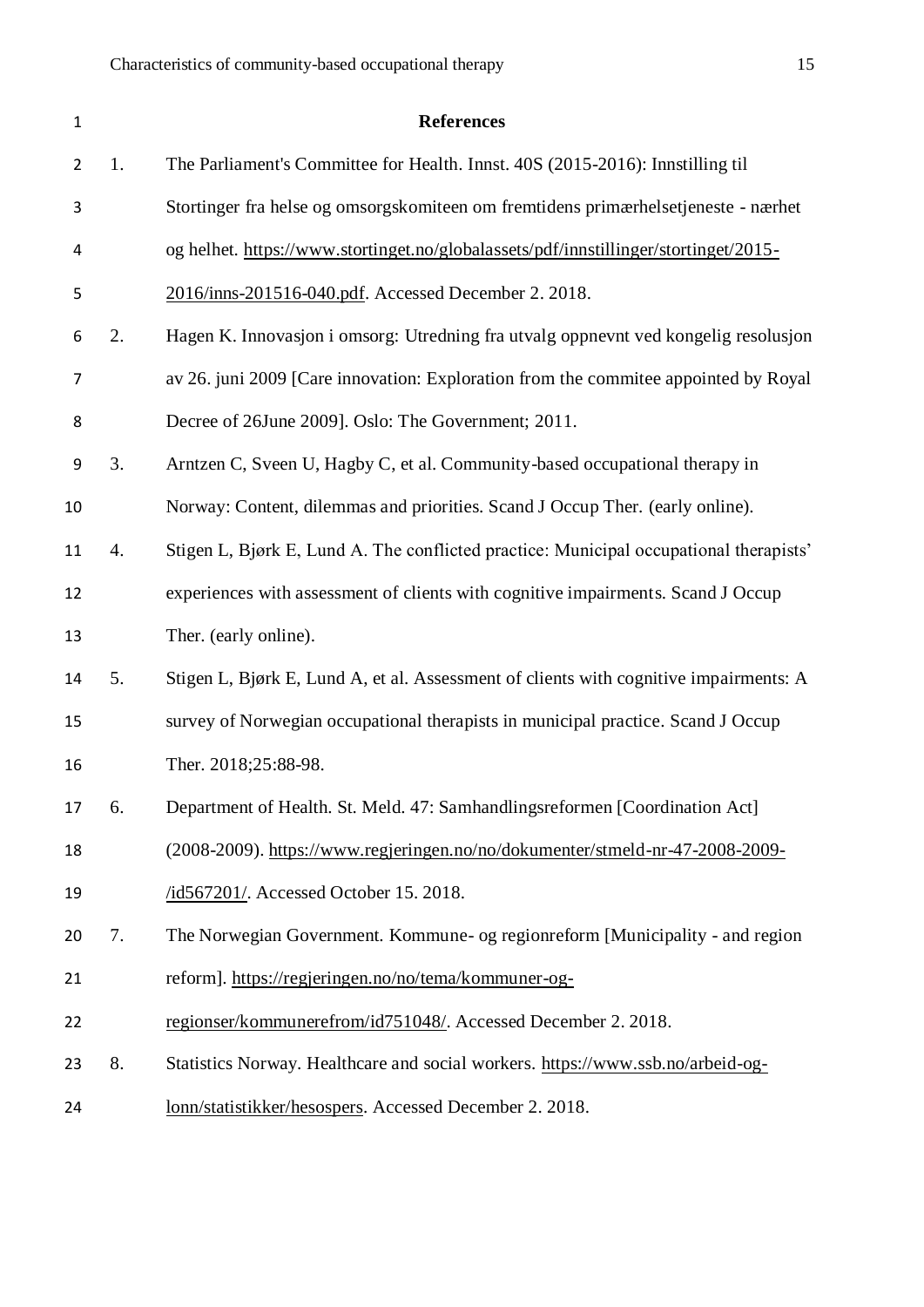| $\mathbf{1}$   | 9.  | Rådet for høgskoleutdanning i helse- og sosialutdanningene. Rammeplan og forskrift   |
|----------------|-----|--------------------------------------------------------------------------------------|
| $\overline{2}$ |     | for 3-årig ergoterapeututdanning. Oslo: Norgesnettrådet; 1998. [Regulations for the  |
| 3              |     | Occupational Therapy program].                                                       |
| 4              | 10. | Tuntland H, Ness NE. Hverdagsrehabilitering [Reablement]. Oslo: Gyldendal            |
| 5              |     | Akademisk; 2014.                                                                     |
| 6              | 11. | Førland O, Skumsnes R. En oppsummering av kunnskap - Hverdagsrehabilitering          |
| 7              |     | [Reablement - a summary of knowledge]. https://www.omsorgsbiblioteket. Accessed      |
| 8              |     | December 2. 2018.                                                                    |
| 9              | 12. | Cochrane A, McGilloway S, Furlong M, et al. Home-care 're-ablement' services for     |
| 10             |     | maintaining older adults' functional independence. Cochrane Database of systematic   |
| 11             |     | Reviews. 2013;11(Art. No. CD010825).                                                 |
| 12             | 13. | Steultjens EM, Dekker J, Bouter LM, et al. Occupational therapy for community        |
| 13             |     | dwelling elderly people: a systematic review. Age Ageing. 2004;33:453-460.           |
| 14             | 14. | Gramstad A, Nilsen R. Prioriterte områder for forskning blant                        |
| 15             |     | kommuneergoterapeuter i Norge. Ergoterapeuten. 2017;60:36-45.                        |
| 16             | 15. | Cohen J. A Power Primer. Psychological Bulletin. 1992;112:155-159.                   |
| 17             | 16. | Carrier A, Levasseur M, Mullins G. Accessability of occupational therapy in          |
| 18             |     | community services: A legal, ethical, and clinical analysis. Occupational Therapy in |
| 19             |     | Health Care. 2010;24:360.                                                            |
| 20             | 17. | Tuntland H, Aaslund MK, Espehaug B, et al. Reablement in community-dwelling          |
| 21             |     | older adults: a randomised controlled trial. BMC Geriatr. 2015;15:145.               |
| 22             | 18. | Hagby C, Bonsaksen T, Dolva AS, et al. Bruker norske ergoterapeuter undersøkelses-   |
| 23             |     | og vurderingsredskaper? Resultater fra medlemsundersøkelsen i 2013: Del 1.           |
| 24             |     | Ergoterapeuten. 2014;57:22-27.                                                       |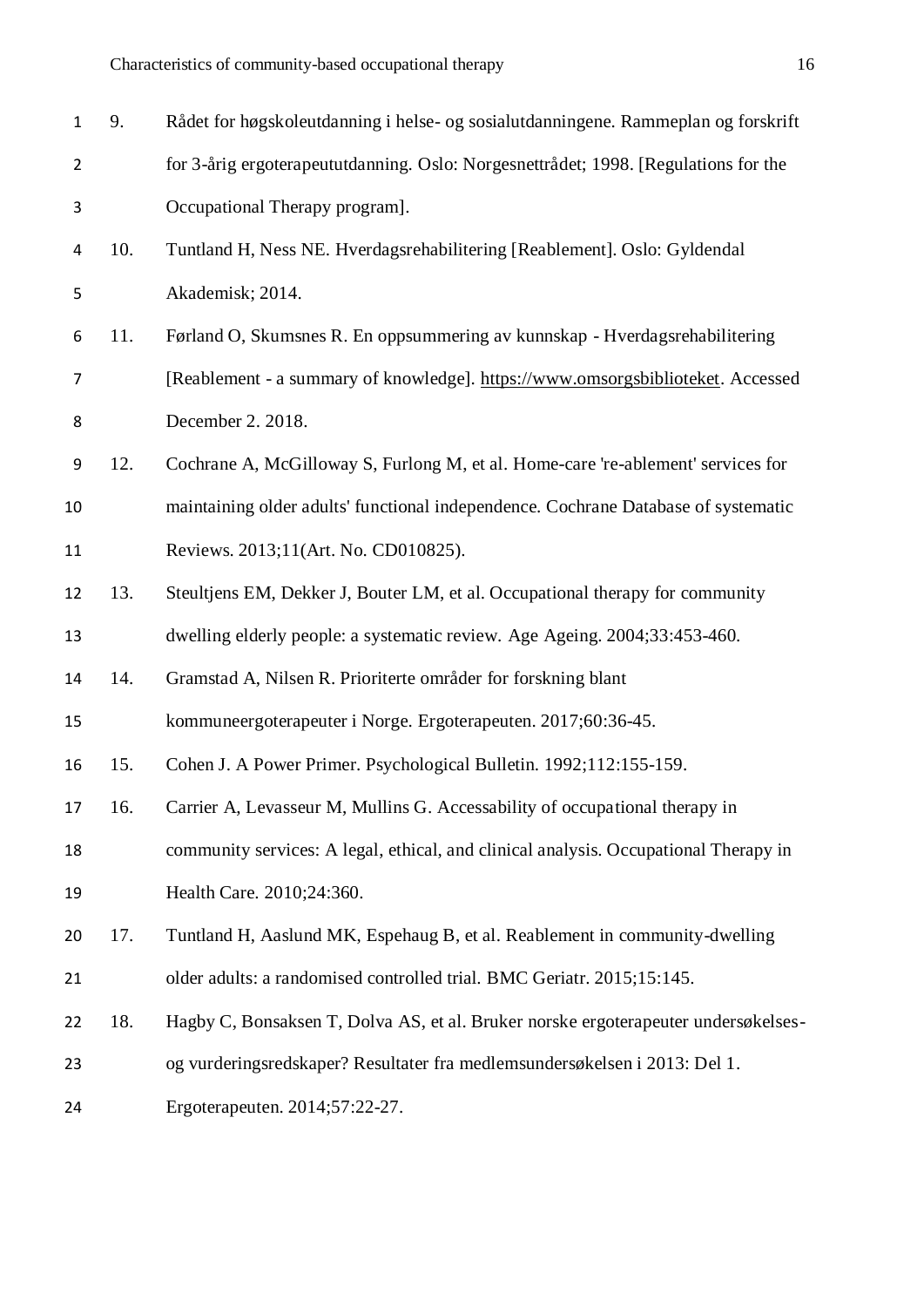| $\mathbf{1}$   | 19. | Horghagen S, Bonsaksen T, Dolva AS, et al. På vei inn i en kunnskapsbasert praksis:     |
|----------------|-----|-----------------------------------------------------------------------------------------|
| $\overline{2}$ |     | Ergoterapeuters begrunnelser for bruk eller ikke bruk av vurderingsredskaper.           |
| 3              |     | Ergoterapeuten. 2015;58:48-59.                                                          |
| 4              | 20. | Michell R, Unsworth CA. Role perceptions and clinical reasoning of community            |
| 5              |     | health therapists undertaking home visits. Aust Occup Ther J. 2004;51:13-24.            |
| 6              | 21. | Bonsaksen T, Kvarsnes H, Dahl M. Who wants to go to occupational therapy school?        |
| 7              |     | Characteristics of Norwegian occupational therapy students. Scand J Occup Ther.         |
| 8              |     | 2016;23:297-303.                                                                        |
| 9              | 22. | Aas RW, Grotle M. Clients using community occupational therapy services:                |
| 10             |     | Sociodemographic factors and the occurrence of deseases and disabilities. Scand J       |
| 11             |     | Occup Ther. 2007;14:150-159.                                                            |
| 12             | 23. | Donnelly CA, Leclair LL, Wener PF, et al. Occupational therapy in primary care:         |
| 13             |     | Results from a national survey: L'ergothérapie dans les soins primaires: Résultats d'un |
| 14             |     | sondage national. Can J Occup Ther. 2016;83:135-142.                                    |
| 15             | 24. | Ferri CP, Prince M, Brayne C, et al. Global prevalence of dementia: a Delphi            |
| 16             |     | consensus study. The Lancet. 2005;366:2112-2117.                                        |
| 17             | 25. | Helsedirektoratet. Nasjonale mål og prioriteringer på helse- og omsorgsområdet i        |
| 18             |     | 2015. Oslo: Helsedirektoratet; 2015.                                                    |
| 19             | 26. | Gramstad A, Storli SL, Hamran T. Older individuals' experiences during the assistive    |
| 20             |     | technology device service delivery process. Scand J Occup Ther. 2014;21:305-312.        |
| 21             | 27. | Quick L, Harman S, Morgan S, et al. Scope of practice of occupational therapists        |
| 22             |     | working in Victorian community health settings. Aust Occup Ther J. 2010;57:95-101.      |
| 23             | 28. | Clouston TJ, Whitcomb SW. The professionalisation of occupational therapy: A            |
| 24             |     | continuing challenge. Br J Occup Ther. 2008;71:314-320.                                 |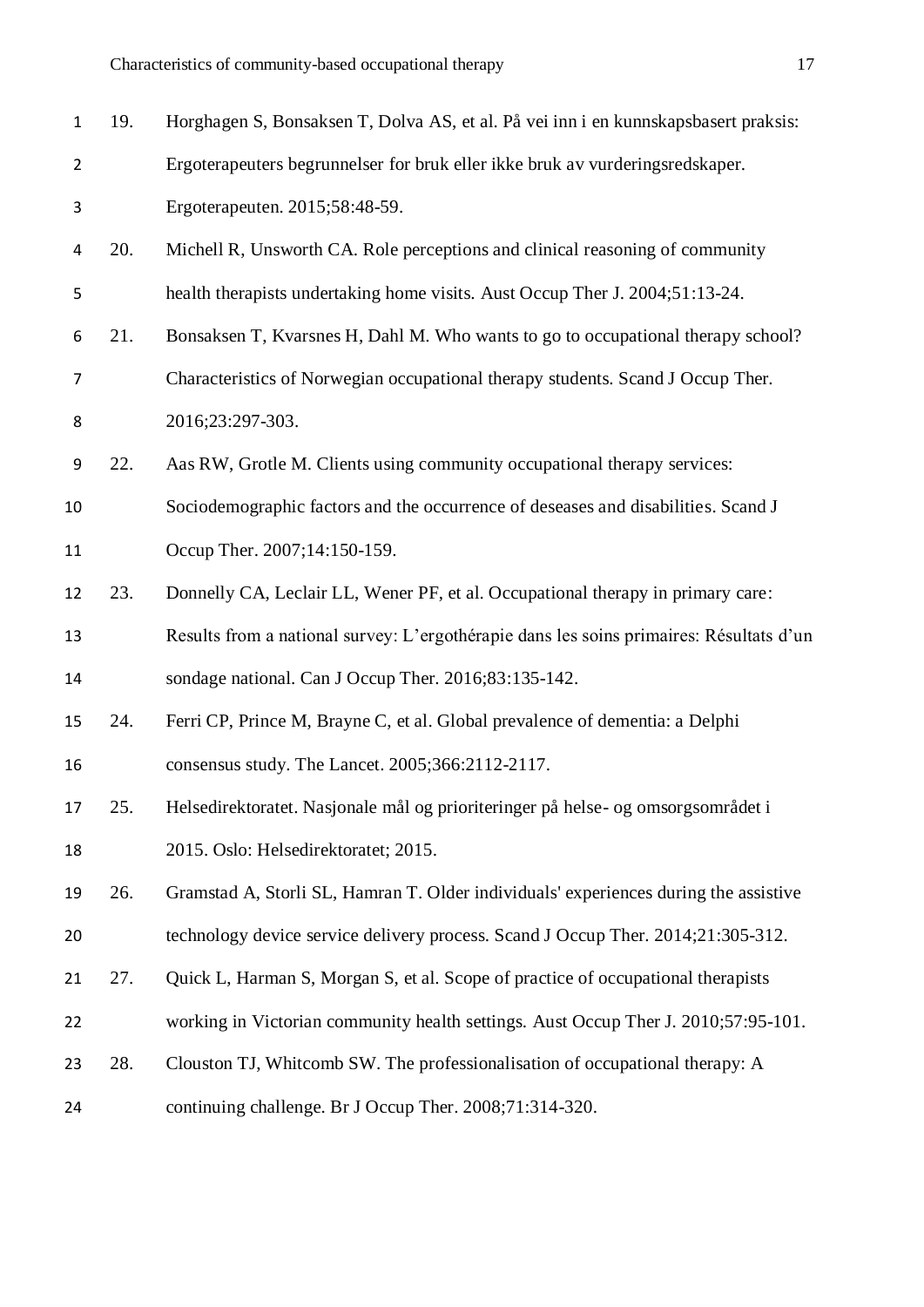| $\mathbf{1}$   | 29. | Gramstad A, Nilsen R. "Vi blir ikke brukt godt nok." Kommuneergoterapeuters             |
|----------------|-----|-----------------------------------------------------------------------------------------|
| $\overline{2}$ |     | erfaringer med utfordringer i arbeid med brukere og andre faggrupper. Ergoterapeuten.   |
| 3              |     | 2016;59:30-39.                                                                          |
| 4              | 30. | Cheung SKI. How do health professionals' perceptions of the roles of occupational       |
| 5              |     | therpists affect occupational therapy pracice in interprofessional teams? Halifax, Nova |
| 6              |     | Scotia: Dalhousie Universtiy; 2013.                                                     |
| $\overline{7}$ | 31. | Holmberg V, Ringsberg KC. Occupational therapists as contributors to health             |
| 8              |     | promotion. Scand J Occup Ther. 2014; 21:82-89.                                          |
| 9              | 32. | Turner A, Knight J. A debate on the professional identity of occupational therapists.   |
| 10             |     | Br J Occup Ther. 2015;78:664-673.                                                       |
| 11             | 33. | Schou-Bredal I, Heir T, Skogstad L, et al. Population-based norms of the Life           |
| 12             |     | Orientation Test-Revised (LOT-R). Int J Clin Health Psychol. 2017;17:216-224.           |
| 13             | 34. | Holbrook A, Krosnick JA, Pfent A. The causes and consequences of response rates in      |
| 14             |     | surveys by the news media and government contractor survey research firms.              |
| 15             |     | Advances in telephone survey methodology. 2007:499-528.                                 |
| 16             |     |                                                                                         |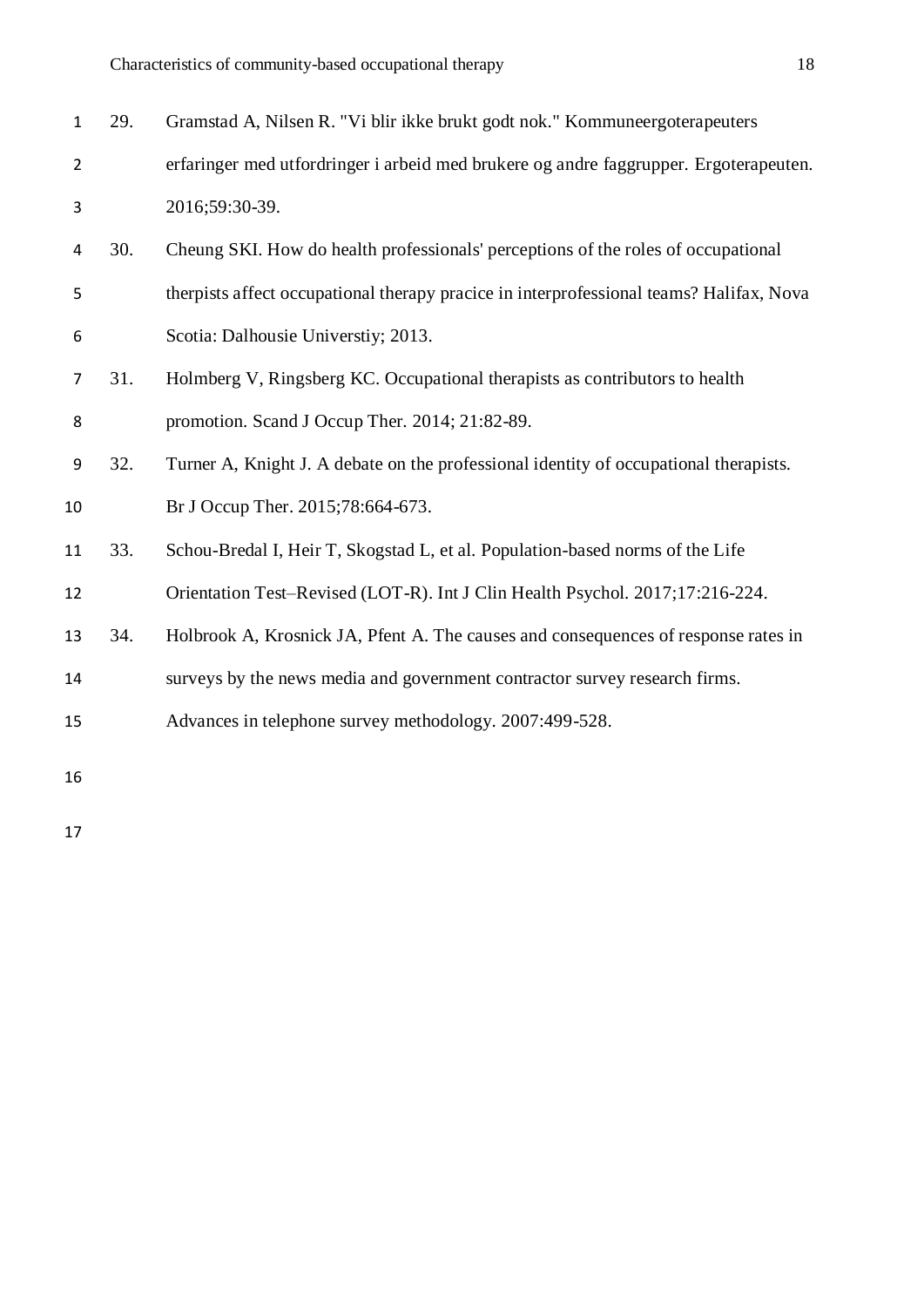### 1 Table 1

## 2 *Characteristics of the study participants (n = 561)*

|                                   | All                | Men                | Women              |                  |
|-----------------------------------|--------------------|--------------------|--------------------|------------------|
|                                   |                    | $(n = 40)$         | $(n = 521)$        |                  |
| Variables                         | M(SD)              | M(SD)              | M(SD)              | $\boldsymbol{p}$ |
| Age                               | 42.2(11.5)         | 39.7(11.1)         | 42.4(11.6)         | 0.14             |
| Years of experience as            | 16.5(9.9)          | 11.9(7.1)          | 16.8(10.0)         | < 0.001          |
| occupational therapist            |                    |                    |                    |                  |
| Employment unit                   | $n\left(\%\right)$ | $n\left(\%\right)$ | $n\left(\%\right)$ |                  |
| Municipality                      | 436 (77.7)         | 30(75.0)           | 406 (77.9)         | 0.76             |
| District                          | 77(13.7)           | 3(7.5)             | 70(13.4)           |                  |
| Service                           | 48(8.6)            | 7(17.5)            | 45(8.6)            |                  |
| <b>Education</b> level            |                    |                    |                    |                  |
| <b>Bachelor</b> level             | 530 (94.5)         | 36(90.0)           | 494 (94.8)         | 0.27             |
| Master level                      | 31(5.5)            | 4(10.0)            | 27(5.2)            |                  |
| Doctoral level                    | 0(0.0)             | 0(0.0)             | 0(0.0)             |                  |
| Further education                 |                    |                    |                    |                  |
| With further education            | 299 (53.3)         | 23(57.5)           | 276(53.0)          | 0.58             |
| Without further education         | 262(46.7)          | 17(42.5)           | 245 (47.0)         |                  |
| Clinical specialist               |                    |                    |                    |                  |
| Specialist                        | 20(3.6)            | 3(7.5)             | 17(3.3)            | 0.16             |
| Not specialist                    | 541 (96.4)         | 37(92.5)           | 504 (96.7)         |                  |
| Work change                       |                    |                    |                    |                  |
| Changed work during the last year | 117(20.9)          | 8(20.0)            | 109(20.9)          | 0.89             |
| Did not change work during last   | 444 (79.1)         | 32(80.0)           | 412 (79.1)         |                  |
| year                              |                    |                    |                    |                  |

3 *Note*. Of the 117 who changed work during the last year, 63 (53.8 %) remained working

4 within the same municipality. Employed statistical tests are  $\chi^2$ -tests or Fisher's exact test for

5 categorical variables and independent *t*-tests for continuous variables.

- 6
- 
- 7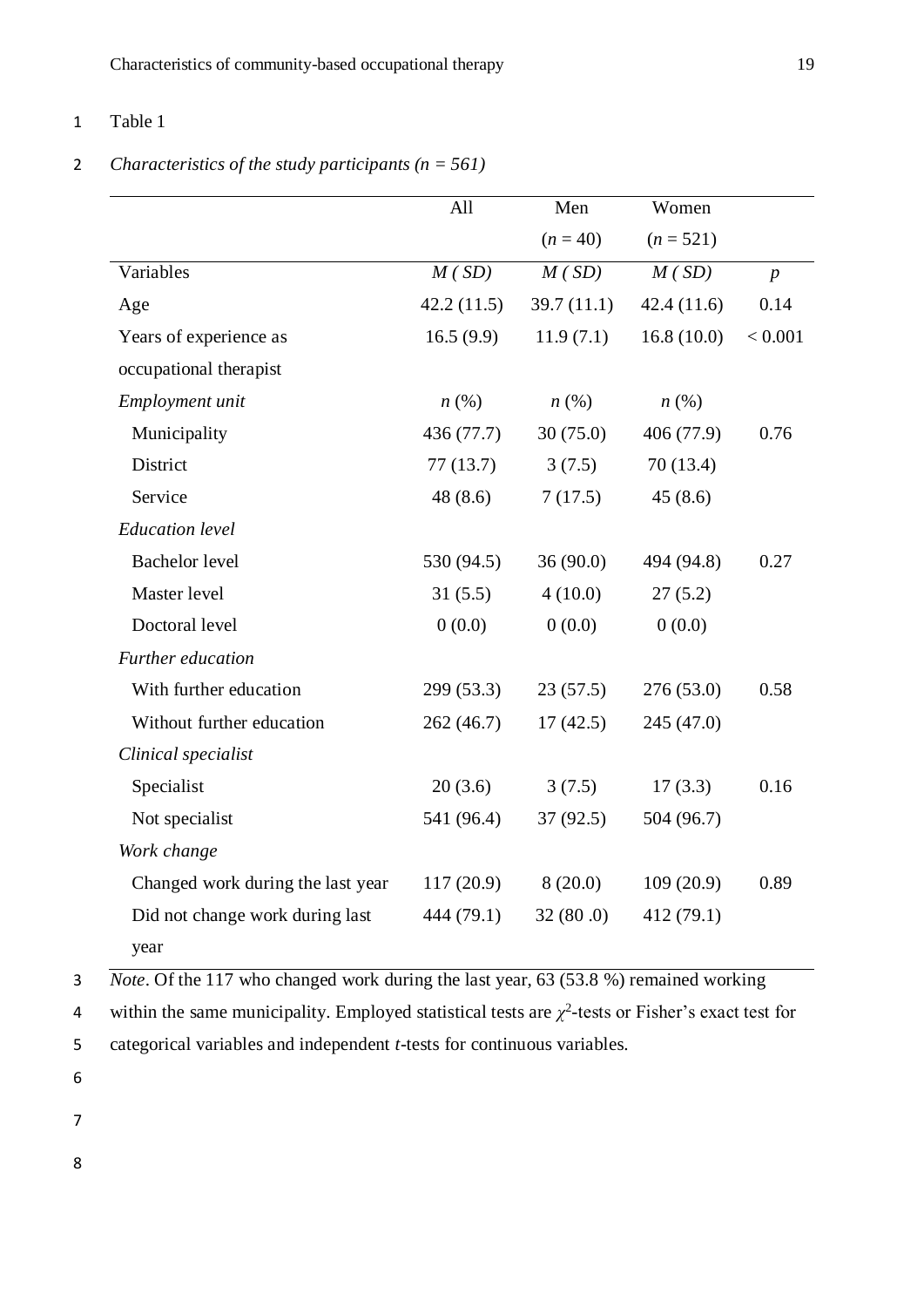# 1 Table 2

## 2 *Characteristics of the participants' practice and their working conditions (n = 561)*

| 425 (75.8)<br>Full-time employment<br>M(SD)<br>48.1 % (19.8 %)<br>Proportion client-directed work (self-estimated)<br>$n\left(\%\right)$<br>Work includes assistive technology<br>493 (87.9)<br>M(SD)<br>50.9 % (25.9 %)<br>Time proportion spent on assistive technology tasks<br>Other work tasks<br>$n\left(\%\right)$<br>Participated last year in course/professional event paid by employer<br>401 (71.5)<br>Participates in project/development work<br>245 (43.7)<br>150(26.7)<br>Union representative<br>Own managerial responsibilities<br>$n\left(\%\right)$<br>Human resources responsibility<br>36(6.4)<br>Economic responsibility<br>35(6.2)<br>$n\left(\%\right)$<br>Primary healthcare<br>430 (76.6)<br>421 (75.0)<br>Secondary or tertiary healthcare<br>School<br>186 (33.2)<br>Kindergarten<br>162(28.9)<br>After-school recreational program<br>29(5.2)<br>104(18.5)<br>Refugee/asylum seeker reception center<br>Clients<br>420 (74.9)<br>Family members<br>454 (80.9)<br>Colleagues in same municipality<br>465 (82.9)<br>Service application office<br>318 (56.7)<br>Other<br>131 (23.4)<br>n(%)<br>Nurse<br>147(26.2)<br>Physician<br>6(1.1)<br>200(35.7)<br>Physiotherapist | Variables                               | n(%) |
|------------------------------------------------------------------------------------------------------------------------------------------------------------------------------------------------------------------------------------------------------------------------------------------------------------------------------------------------------------------------------------------------------------------------------------------------------------------------------------------------------------------------------------------------------------------------------------------------------------------------------------------------------------------------------------------------------------------------------------------------------------------------------------------------------------------------------------------------------------------------------------------------------------------------------------------------------------------------------------------------------------------------------------------------------------------------------------------------------------------------------------------------------------------------------------------------------|-----------------------------------------|------|
|                                                                                                                                                                                                                                                                                                                                                                                                                                                                                                                                                                                                                                                                                                                                                                                                                                                                                                                                                                                                                                                                                                                                                                                                      |                                         |      |
|                                                                                                                                                                                                                                                                                                                                                                                                                                                                                                                                                                                                                                                                                                                                                                                                                                                                                                                                                                                                                                                                                                                                                                                                      |                                         |      |
|                                                                                                                                                                                                                                                                                                                                                                                                                                                                                                                                                                                                                                                                                                                                                                                                                                                                                                                                                                                                                                                                                                                                                                                                      |                                         |      |
|                                                                                                                                                                                                                                                                                                                                                                                                                                                                                                                                                                                                                                                                                                                                                                                                                                                                                                                                                                                                                                                                                                                                                                                                      |                                         |      |
|                                                                                                                                                                                                                                                                                                                                                                                                                                                                                                                                                                                                                                                                                                                                                                                                                                                                                                                                                                                                                                                                                                                                                                                                      | Assistive technology                    |      |
|                                                                                                                                                                                                                                                                                                                                                                                                                                                                                                                                                                                                                                                                                                                                                                                                                                                                                                                                                                                                                                                                                                                                                                                                      |                                         |      |
|                                                                                                                                                                                                                                                                                                                                                                                                                                                                                                                                                                                                                                                                                                                                                                                                                                                                                                                                                                                                                                                                                                                                                                                                      |                                         |      |
|                                                                                                                                                                                                                                                                                                                                                                                                                                                                                                                                                                                                                                                                                                                                                                                                                                                                                                                                                                                                                                                                                                                                                                                                      |                                         |      |
|                                                                                                                                                                                                                                                                                                                                                                                                                                                                                                                                                                                                                                                                                                                                                                                                                                                                                                                                                                                                                                                                                                                                                                                                      |                                         |      |
|                                                                                                                                                                                                                                                                                                                                                                                                                                                                                                                                                                                                                                                                                                                                                                                                                                                                                                                                                                                                                                                                                                                                                                                                      |                                         |      |
|                                                                                                                                                                                                                                                                                                                                                                                                                                                                                                                                                                                                                                                                                                                                                                                                                                                                                                                                                                                                                                                                                                                                                                                                      |                                         |      |
|                                                                                                                                                                                                                                                                                                                                                                                                                                                                                                                                                                                                                                                                                                                                                                                                                                                                                                                                                                                                                                                                                                                                                                                                      |                                         |      |
|                                                                                                                                                                                                                                                                                                                                                                                                                                                                                                                                                                                                                                                                                                                                                                                                                                                                                                                                                                                                                                                                                                                                                                                                      |                                         |      |
|                                                                                                                                                                                                                                                                                                                                                                                                                                                                                                                                                                                                                                                                                                                                                                                                                                                                                                                                                                                                                                                                                                                                                                                                      |                                         |      |
|                                                                                                                                                                                                                                                                                                                                                                                                                                                                                                                                                                                                                                                                                                                                                                                                                                                                                                                                                                                                                                                                                                                                                                                                      |                                         |      |
|                                                                                                                                                                                                                                                                                                                                                                                                                                                                                                                                                                                                                                                                                                                                                                                                                                                                                                                                                                                                                                                                                                                                                                                                      | Referral agencies                       |      |
|                                                                                                                                                                                                                                                                                                                                                                                                                                                                                                                                                                                                                                                                                                                                                                                                                                                                                                                                                                                                                                                                                                                                                                                                      |                                         |      |
|                                                                                                                                                                                                                                                                                                                                                                                                                                                                                                                                                                                                                                                                                                                                                                                                                                                                                                                                                                                                                                                                                                                                                                                                      |                                         |      |
|                                                                                                                                                                                                                                                                                                                                                                                                                                                                                                                                                                                                                                                                                                                                                                                                                                                                                                                                                                                                                                                                                                                                                                                                      |                                         |      |
|                                                                                                                                                                                                                                                                                                                                                                                                                                                                                                                                                                                                                                                                                                                                                                                                                                                                                                                                                                                                                                                                                                                                                                                                      |                                         |      |
|                                                                                                                                                                                                                                                                                                                                                                                                                                                                                                                                                                                                                                                                                                                                                                                                                                                                                                                                                                                                                                                                                                                                                                                                      |                                         |      |
|                                                                                                                                                                                                                                                                                                                                                                                                                                                                                                                                                                                                                                                                                                                                                                                                                                                                                                                                                                                                                                                                                                                                                                                                      |                                         |      |
|                                                                                                                                                                                                                                                                                                                                                                                                                                                                                                                                                                                                                                                                                                                                                                                                                                                                                                                                                                                                                                                                                                                                                                                                      |                                         |      |
|                                                                                                                                                                                                                                                                                                                                                                                                                                                                                                                                                                                                                                                                                                                                                                                                                                                                                                                                                                                                                                                                                                                                                                                                      |                                         |      |
|                                                                                                                                                                                                                                                                                                                                                                                                                                                                                                                                                                                                                                                                                                                                                                                                                                                                                                                                                                                                                                                                                                                                                                                                      |                                         |      |
|                                                                                                                                                                                                                                                                                                                                                                                                                                                                                                                                                                                                                                                                                                                                                                                                                                                                                                                                                                                                                                                                                                                                                                                                      |                                         |      |
|                                                                                                                                                                                                                                                                                                                                                                                                                                                                                                                                                                                                                                                                                                                                                                                                                                                                                                                                                                                                                                                                                                                                                                                                      |                                         |      |
|                                                                                                                                                                                                                                                                                                                                                                                                                                                                                                                                                                                                                                                                                                                                                                                                                                                                                                                                                                                                                                                                                                                                                                                                      | Professional background of line manager |      |
|                                                                                                                                                                                                                                                                                                                                                                                                                                                                                                                                                                                                                                                                                                                                                                                                                                                                                                                                                                                                                                                                                                                                                                                                      |                                         |      |
|                                                                                                                                                                                                                                                                                                                                                                                                                                                                                                                                                                                                                                                                                                                                                                                                                                                                                                                                                                                                                                                                                                                                                                                                      |                                         |      |
|                                                                                                                                                                                                                                                                                                                                                                                                                                                                                                                                                                                                                                                                                                                                                                                                                                                                                                                                                                                                                                                                                                                                                                                                      |                                         |      |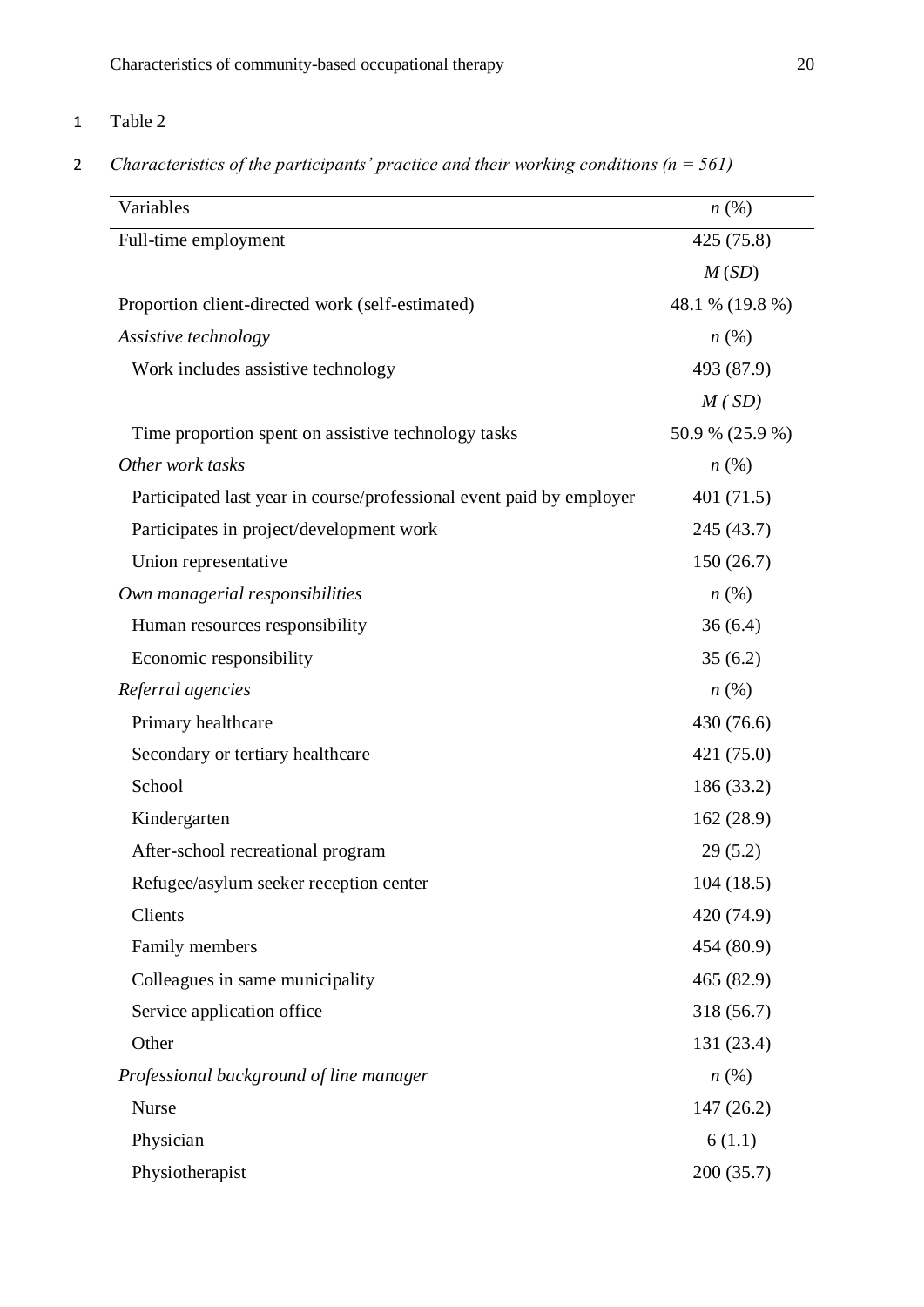| Occupational therapist | 128(22.8) |
|------------------------|-----------|
| Social educator        | 25(4.5)   |
| Psychologist           | 1(0.2)    |
| Social worker          | 16(2.9)   |
| Child welfare officer  | 6(1.1)    |
| Preschool teacher      | 2(0.4)    |
| Teacher                | 5(0.9)    |
| Other                  | 25(4.5)   |
|                        |           |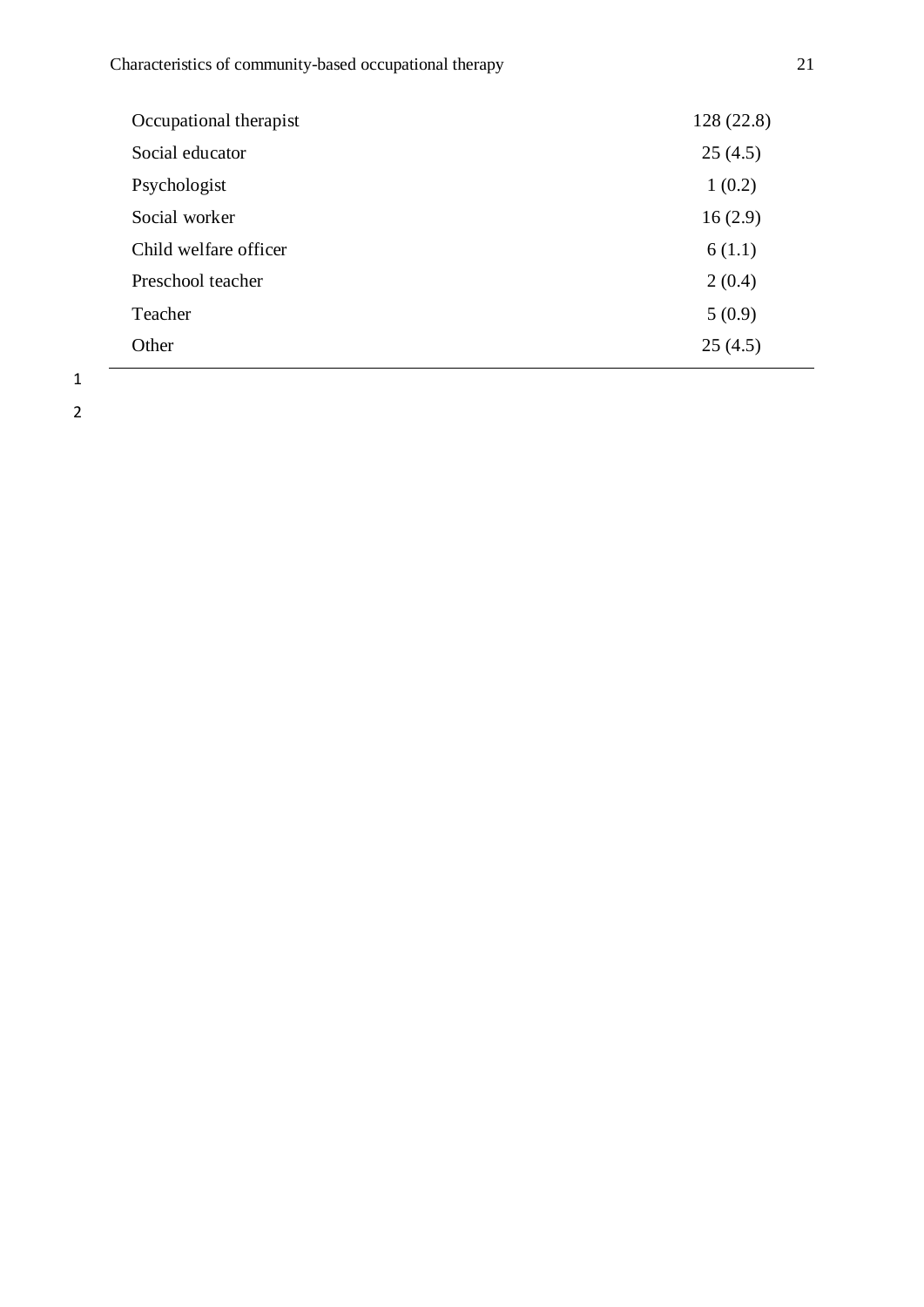## 1 Table 3

2 *Characteristics of the municipalities where the participants worked (n = 561)*

| Variables                                                          | $n\left(\%\right)$ |
|--------------------------------------------------------------------|--------------------|
| Municipality population size                                       |                    |
| < 2000                                                             | 207(36.9)          |
| 2000-19999                                                         | 235 (41.9)         |
| 20000-99999                                                        | 119(21.2)          |
| >100000                                                            | 0(0.0)             |
| <b>Municipality merge after Coordination Act 2012</b>              |                    |
| Merged                                                             | 19(3.4)            |
| Not merged                                                         | 528 (94.1)         |
| Not sure                                                           | 14(2.5)            |
| Municipality merge politically decided                             |                    |
| Decided                                                            | 148(26.4)          |
| Not decided                                                        | 374 (66.7)         |
| Not sure                                                           | 39(7.0)            |
| Occupational therapy positions created after Coordination Act 2012 |                    |
| Positions created                                                  | 96(17.1)           |
| Positions not created                                              | 240 (42.8)         |
| Not sure                                                           | 225(40.1)          |
| Work located at an institution                                     |                    |
| Located at an institution                                          | 73 (13.0)          |
| In part located at an institution                                  | 79 (14.1)          |
| Not located at an institution                                      | 409 (72.9)         |
| Work organization*                                                 |                    |
| Occupational therapy service                                       | 109(19.4)          |
| Multiprofessional service                                          | 176(31.4)          |
| Combined multiprofessional/occupational therapy service            | 202(36.0)          |
| Other                                                              | 74 (13.2)          |
| Work located with other occupational therapists                    |                    |
| Located together with other occupational therapists                | 376 (67.0)         |
| Not located together with other occupational therapists            | 185 (33.0)         |
|                                                                    |                    |